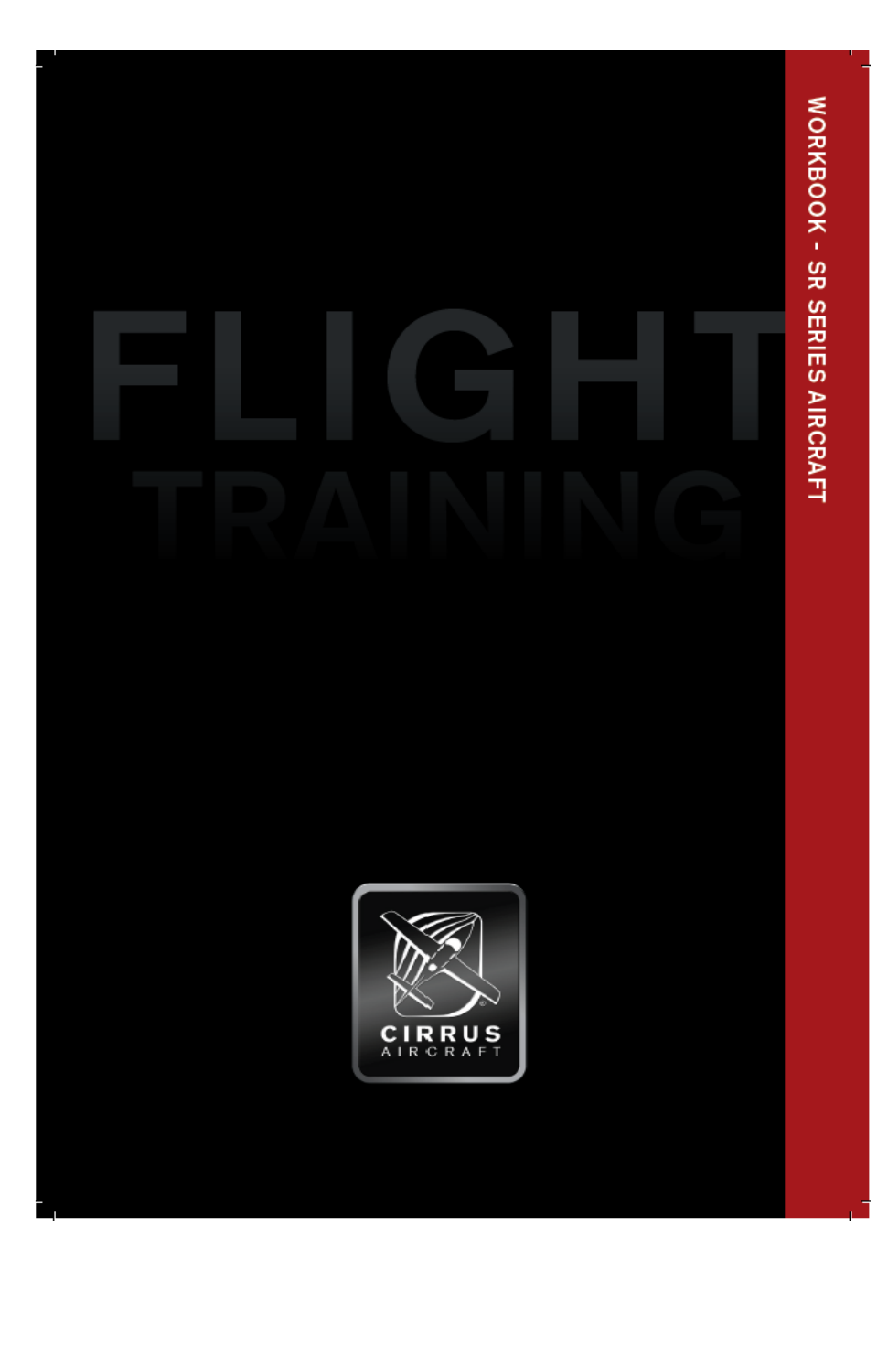

# **Workbook**

## **SR-Series SR20, SR22, SR22T, & SR22 TN**

**Edition 2**

**October 1, 2012**

## **Record of Revisions**

| <b>Revision #</b> | Date                | <b>Description</b>                                       |
|-------------------|---------------------|----------------------------------------------------------|
| REV-2             | January 15,<br>2013 | Second release accounted for<br>SR-22T and FIKI aircraft |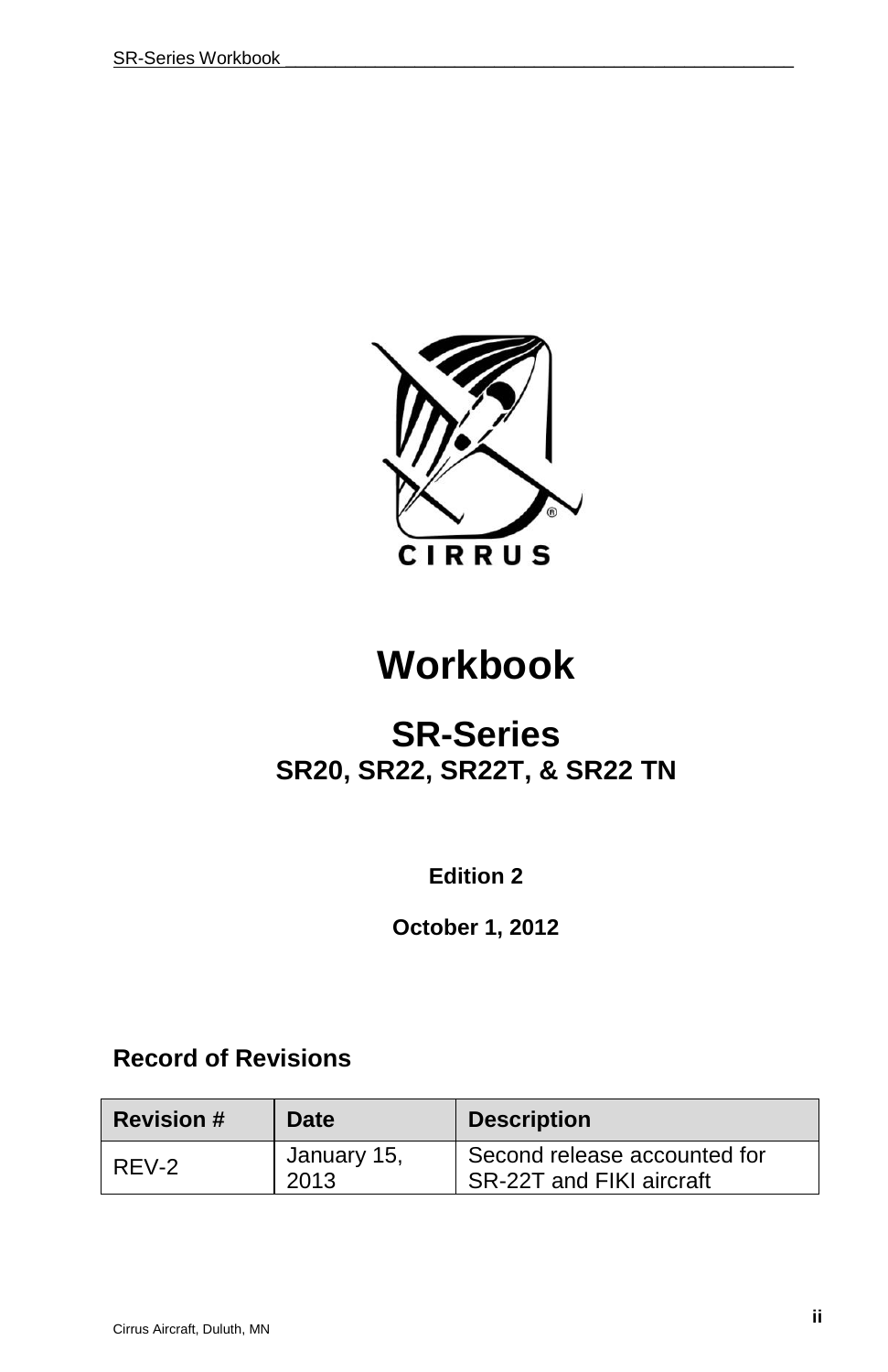## **Table of Contents**

| $1_{-}$ |  |
|---------|--|
| 2.      |  |
| 3.      |  |
| 4.      |  |
| 5.      |  |
| 6.      |  |
| 7.      |  |
| 8.      |  |
| 9.      |  |
| 9.1     |  |
| 9.2     |  |
| 9.3     |  |
| 9.4     |  |
| 10.     |  |
|         |  |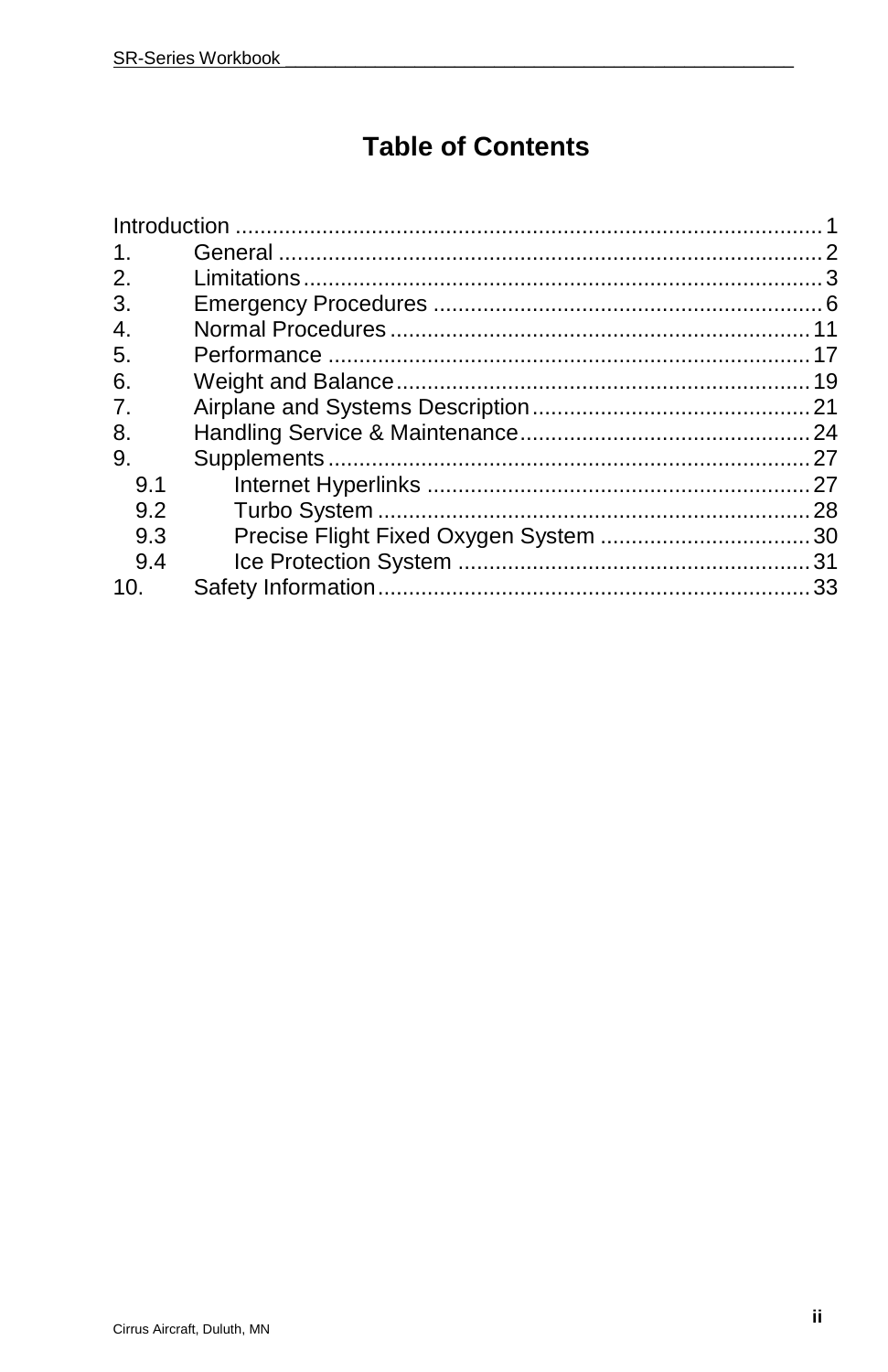## **Introduction**

This workbook is provided in order to introduce Cirrus pilots to the characteristics of the Cirrus aircraft.

Each of the following sections corresponds to a section in the POH. In each section you will find: quiz questions, supplemental information, and operating tips.

Visit the Cirrus Training Portal (training.cirrusaircraft.com) to obtain an electronic copy of the appropriate POH and Flight Operation Manual (FOM) for your airplane. The training portal includes power point presentations (systems presentation section) that may help to answer some of the questions if needed.

Unless otherwise noted, all questions apply to the model of aircraft that you will be flying. If a question only applies to a certain model, it will be noted with:

- **(20)** for SR20
	- $\circ$  SR20 G3 questions will come from the appropriate section of the G3 Wing Supplement in Section 9 of your POH.
- **(22)** for SR22
	- $\circ$  SR22 G3 questions will come from the appropriate section of the G3 Wing Supplement in Section 9 of your POH.
- **(T)** for SR22 Turbo: Includes both turbo-normalized (SR-22 TN) and turbo-charged versions (SR-22T)
	- o SR22TN turbo questions will come from the Tornado Alley Turbonormalizing System Supplement in Section 9 of your POH.
	- o SR22T questions will come from the appropriate SR22T POH. Section 7 in the POH contains a turbo system description for the SR-22T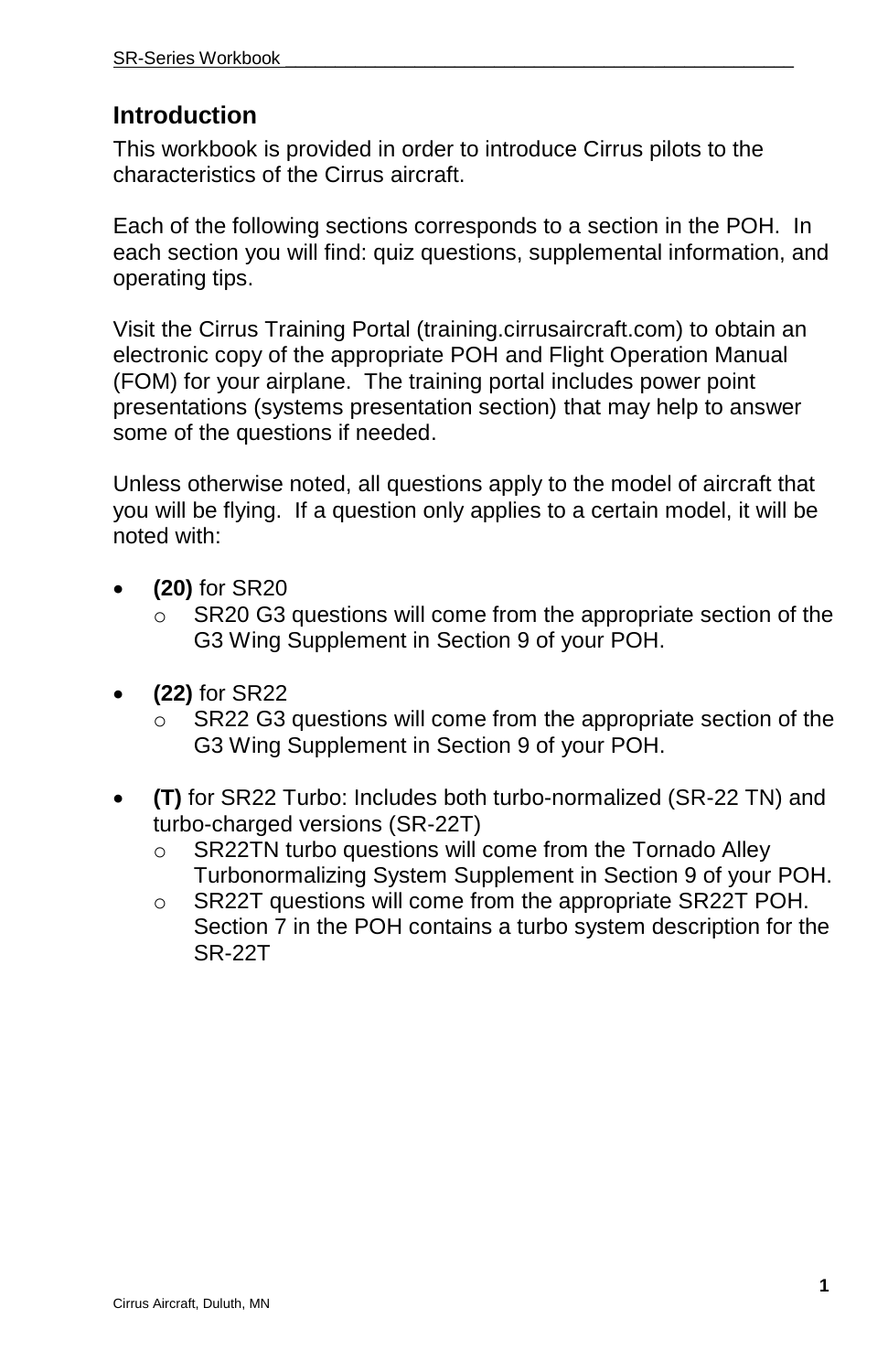## **1. General**

This section will cover Section 1 (General) of your Pilots Operating Handbook. Answers to all questions will be found in the appropriate section of the POH, unless otherwise noted.

- 1. What is the wing span of your aircraft? *Tip: Consider this when hangering your aircraft.*
- 2. What is the certified max gross weight of the aircraft?
- 3. In what ways does the weight of the aircraft affect aircraft performance?
- 4. How much clearance is between the tip of the propeller and the ground?
- 5. What is your engine model?
- 6. What is the definition of reference datum?
- 7. What is the definition of arm?
- 8. What is Moment?
- 9. How does center of gravity affect aircraft performance?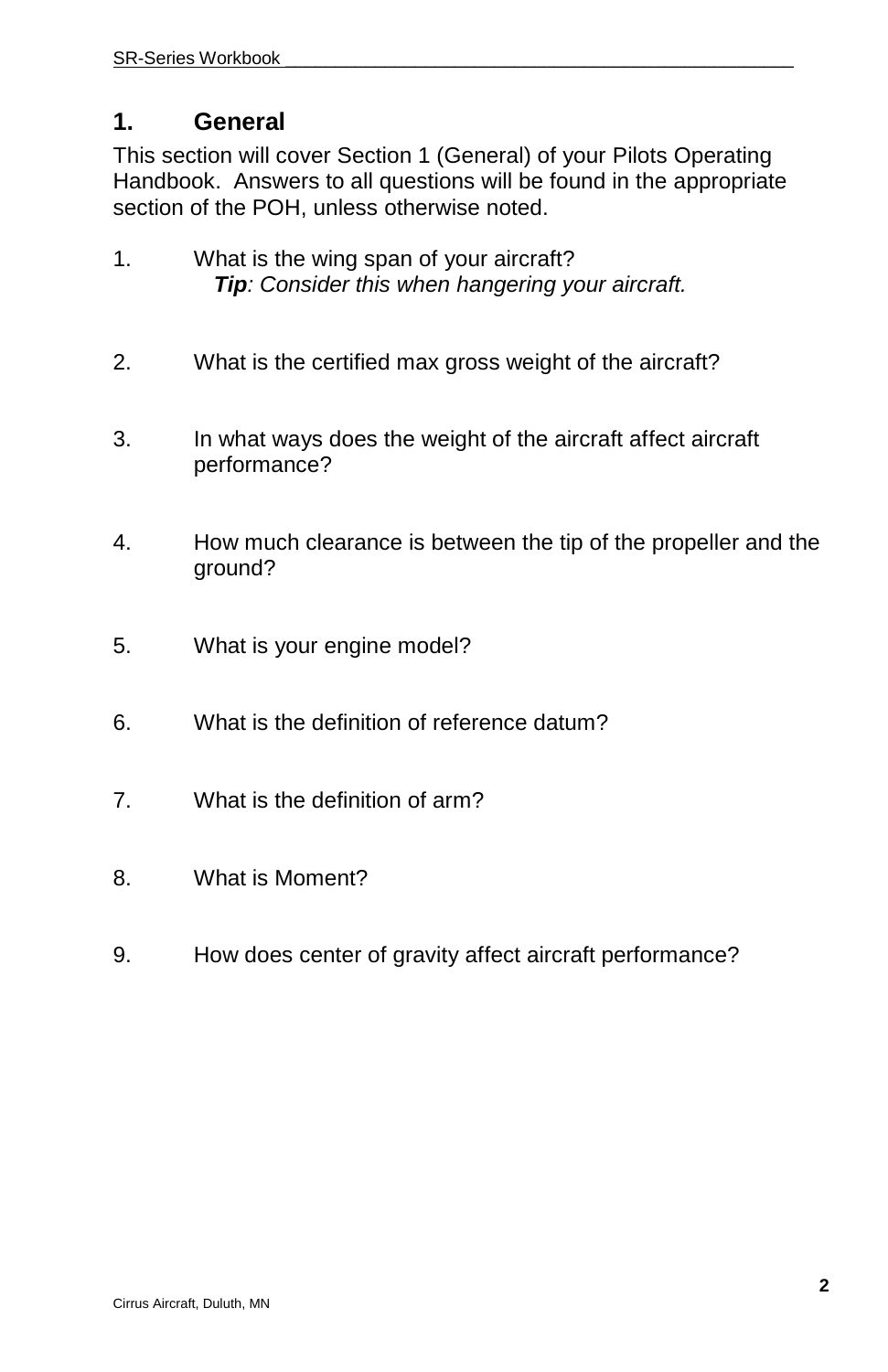## **2. Limitations**

This section will cover Section 2 (Limitations) of your Pilots Operating Handbook. Answers to all questions will be found in the appropriate section of the POH, unless otherwise noted.

| 1.          |     |             | Fill in the speeds and definitions of the following: |                  |
|-------------|-----|-------------|------------------------------------------------------|------------------|
| $V_{NE}$    |     | <b>KIAS</b> |                                                      | up to 17,500 ft  |
| $V_{NE}$    | (T) | <b>KIAS</b> |                                                      | 25,000 ft        |
| $V_{NO}$    |     | <b>KIAS</b> |                                                      | up to 17,500 ft  |
| $V_{NO}$    | (T) | <b>KIAS</b> |                                                      | 25,000 ft        |
| $V_{\rm O}$ |     | <b>KIAS</b> |                                                      | Max Gross Weight |
| $V_{FE}$    |     | <b>KIAS</b> |                                                      | 50% flaps        |
| $V_{FE}$    |     | <b>KIAS</b> |                                                      | 100% flaps       |
| $V_{PD}$    |     | <b>KIAS</b> |                                                      |                  |
| $V_{SO}$    |     | <b>KIAS</b> |                                                      |                  |
| $V_{\rm S}$ |     | <b>KIAS</b> |                                                      |                  |

- 2. What is the significance of  $V_{NO}$  and how does it differ from  $V_{NE}$ ?
- 3. What is the significance of  $V<sub>o</sub>$ ?
- 4. What is the significance of the green arc on the airspeed indicator?
- 5. What two speeds define the top and bottom of the green arc?
- 6. What two speeds define the top and bottom of the white arc?
- 7. During the engine break-in period what type of oil should be used?
- 8. What is the maximum takeoff altitude for the aircraft?
- 9. What is the max operating altitude of the aircraft?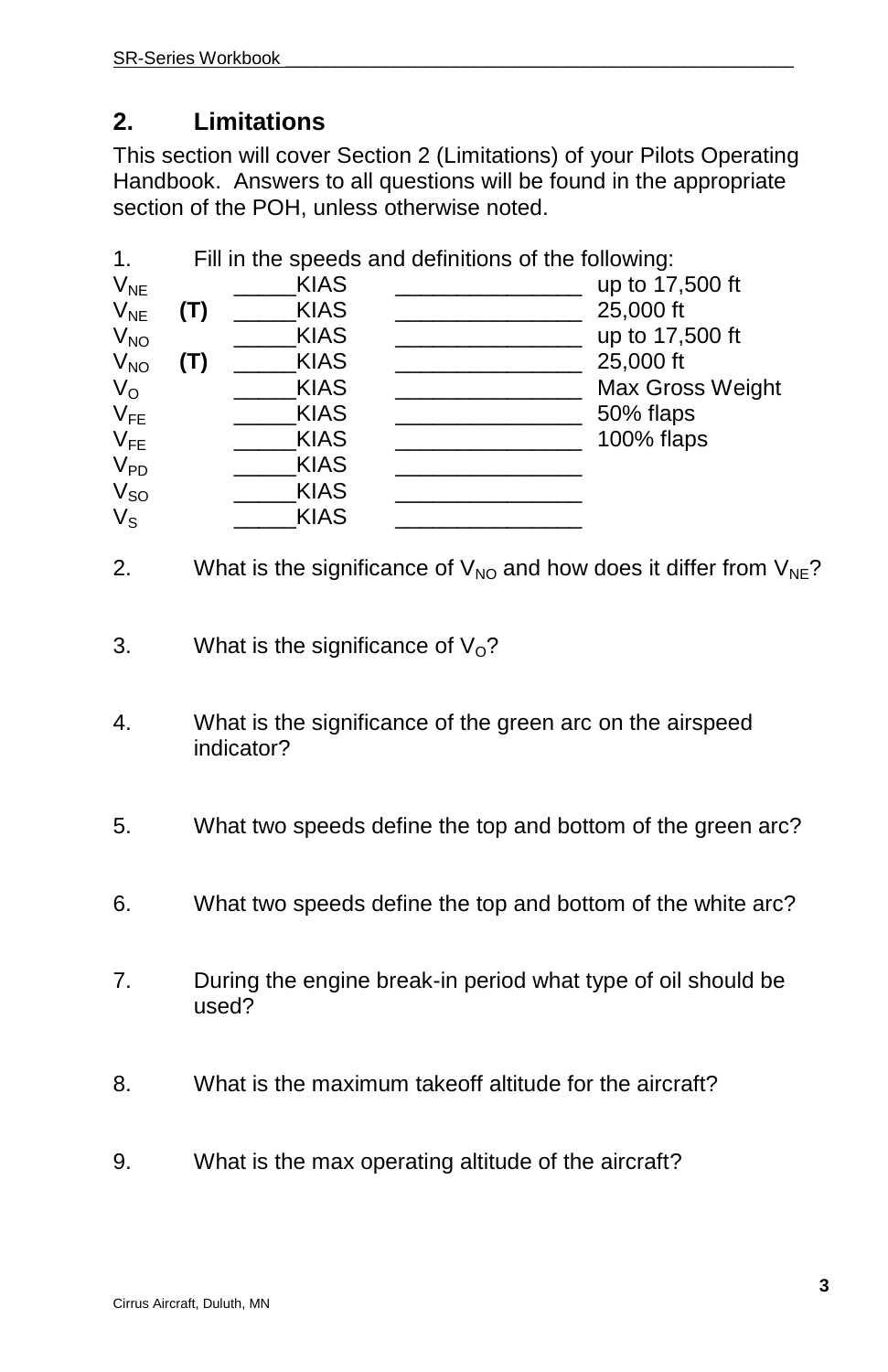- 10. Can you operate the aircraft at the max operating altitude without oxygen? (FAR 91.211)
- 11. Can you operate this aircraft out of un-paved runway surfaces?
- 12. Can you fly VFR with ALT 2 INOP?
- 13. Can you fly IFR with ALT 2 INOP?
- 14. Can you fly VFR with one of the strobe lights out?
- 15. What is the significance of  $V_{PD}$  and why do you not see this in other aircraft?
- 16. Can you fly IFR with the NAV lights inoperative?
- 17. Can you fly with any of the engine instruments inoperative?
- 18. Is the aircraft approved for aerobatics/spins?
- 19. Can you operate your aircraft without removing the CAPS safety pin? (FAR 91.9)
- 20. Indicate the following Fuel Limits:

| Approved Fuel Type               |         |
|----------------------------------|---------|
| <b>Total Fuel Capacity</b>       | gallons |
| <b>Total Fuel Each Tank</b>      | gallons |
| <b>Total Usable Fuel</b>         | gallons |
| Unusable Fuel                    | gallons |
| Maximum Allowable Fuel Imbalance | gallons |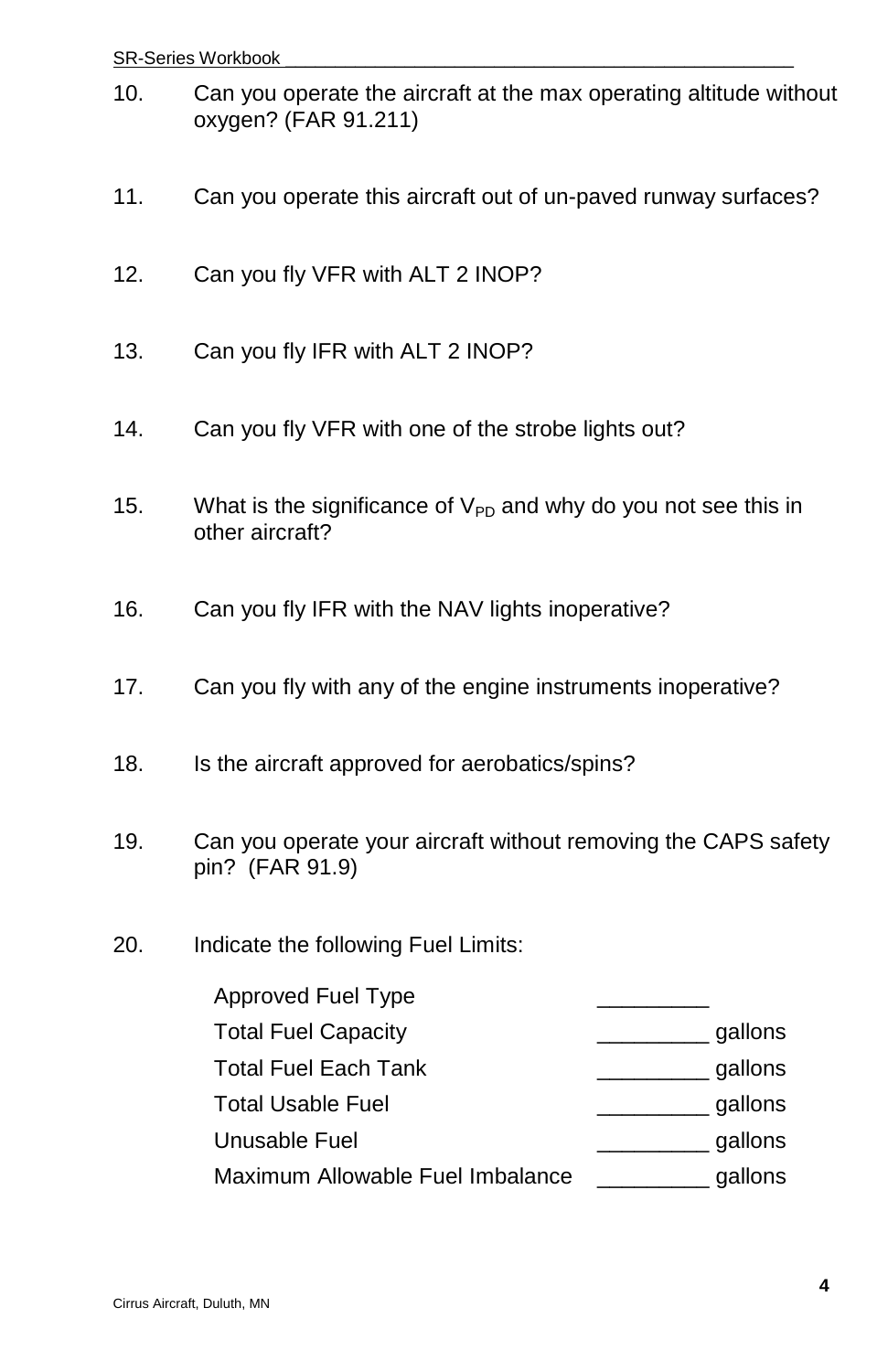#### SR-Series Workbook

- 21. When does the BOOST pump need to be in operation?
- 22. Can you fly with the autopilot inoperative?
- 23. How does an inoperative autopilot affect your personal minimums or go/no-go decision for an IFR flight?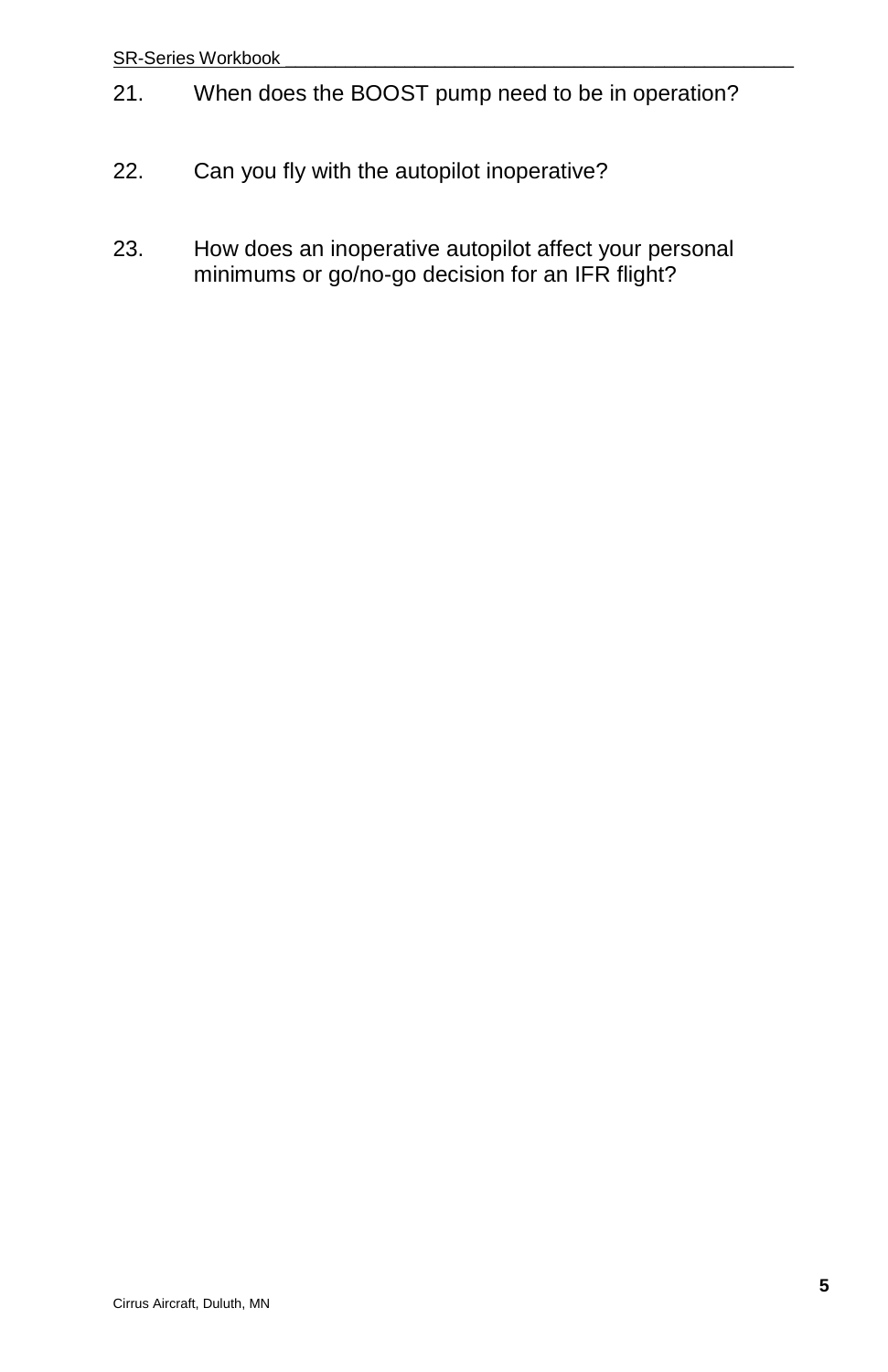## **3. Emergency Procedures**

This section will cover Section 3 (Emergency Procedures) from your Pilots Operating Handbook. Answers to all questions will be found in the appropriate section of the POH, unless otherwise noted.

1. Fill in the speeds and definitions of the following:

| (22) | V <sub>G</sub> | <b>KIAS</b> | Max Gross Weight |
|------|----------------|-------------|------------------|
|      | VG             | KIAS        | 2900 lbs         |
| (20) | V <sub>G</sub> | KIAS        | Max Gross Weight |
|      | VG             | KIAS        | 2500 lbs         |

2. Emergency Landing Speeds:

| Flaps Up   | KIAS |
|------------|------|
| 50% Flaps  | KIAS |
| 100% Flaps | KIAS |

- 3. In any emergency situation, what is the most important thing to remember and perform?
- 4. What is the procedure for a fire on engine start?

- 5. How many circuit breakers would you pull with runaway trim? What are these circuit breakers labeled?
- 6. What indicates the failure of an alternator?
- 7. Would you lose any equipment if you lost ALT 1? (Electrical Distribution Diagram in Section 3) If yes, what?
- 8. Would you lose any equipment if you lost ALT 2? If yes, what? (Electrical Distribution Diagram in Section 3)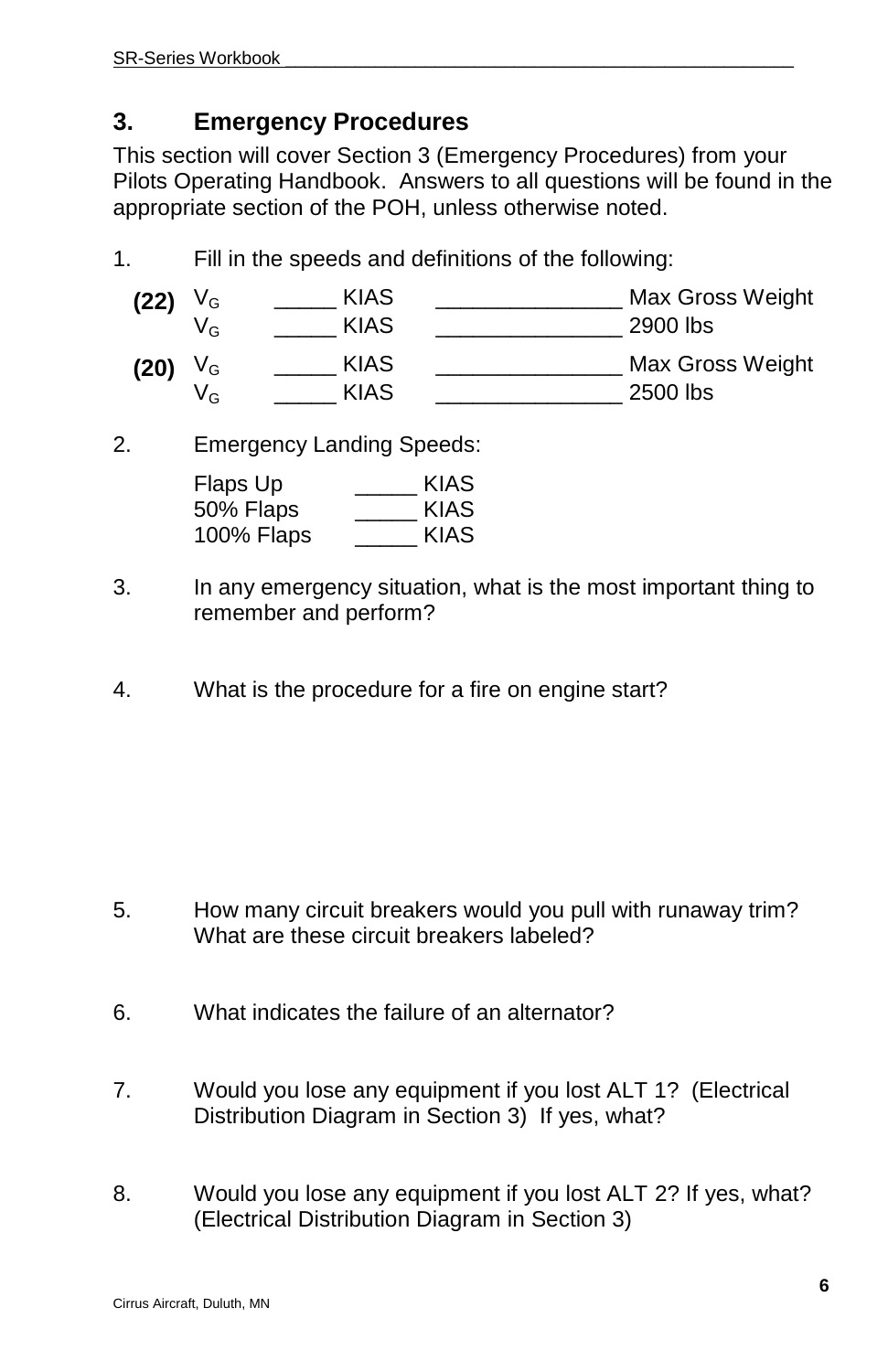- 9. What is your aircraft's glide ratio?
- 10. What is your best glide distance if you were at 6,000' AGL?
- 11. A propeller governor failure can be the cause of what two situations?
- 12. Is it advisable to unlatch the cabin doors with smoke or fumes in the cabin?
- 13. **(T)** What are 2 causes of an unexplained loss of manifold pressure?
- 14. **(T)** Is an unexplained loss of manifold pressure an emergency?
- 15. What is the procedure for an emergency descent?
- 16. In what situation would you use an emergency descent?
- 17. What is the procedure if you have an engine failure in flight?

- 18. Is flight into known icing conditions approved?
- 19. What is the procedure for an inadvertent icing encounter?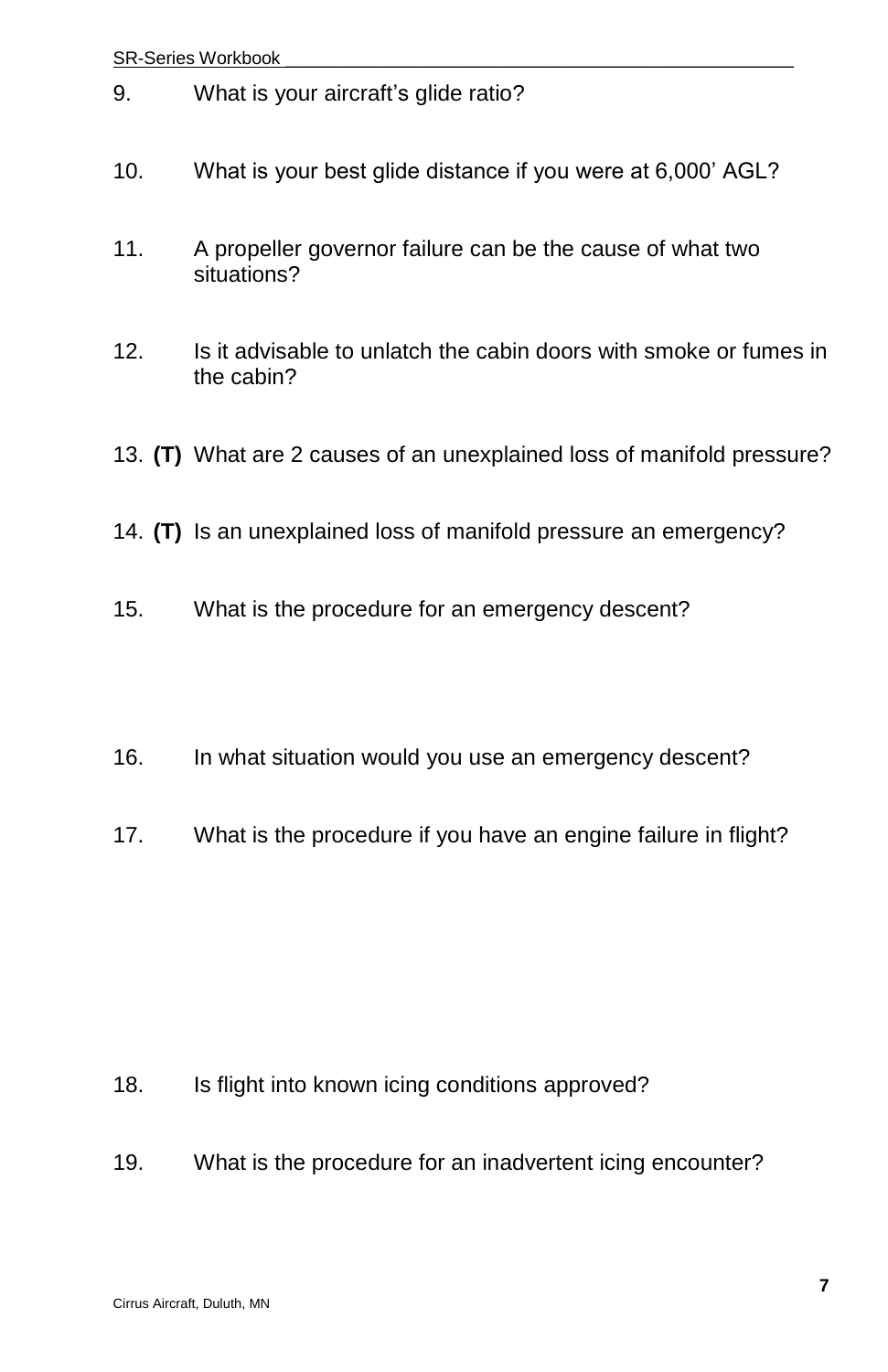- 20. The temperature at sea level is 30 degrees Celsius. Assuming the standard temperature lapse rate of 2 degrees / 1000', where do you expect the freezing level to be?
- 21. In an engine failure situation with the prop windmilling, how can you gain additional glide distance?
- 22. What is the only approved and demonstrated method for spin recovery?
- 23. If only the airspeed indicator is giving erroneous information, what kind of malfunction can you expect?
- 24. What is the corrective action for erroneous airspeed indications?
- 25. Will the auxiliary fuel pump provide enough fuel to power the engine in the event of an engine driven fuel pump failure?
- 26. What 2 conditions will turn the oil annunciator light on?
- 27. What is the procedure for a propeller overspeed?
- 28. What is the procedure for a cabin fire in flight?

29. What procedure would you use to try to get ALT 1 back online in the case of an ALT 1 failure? What would your next step be if you could not get the alternator back online?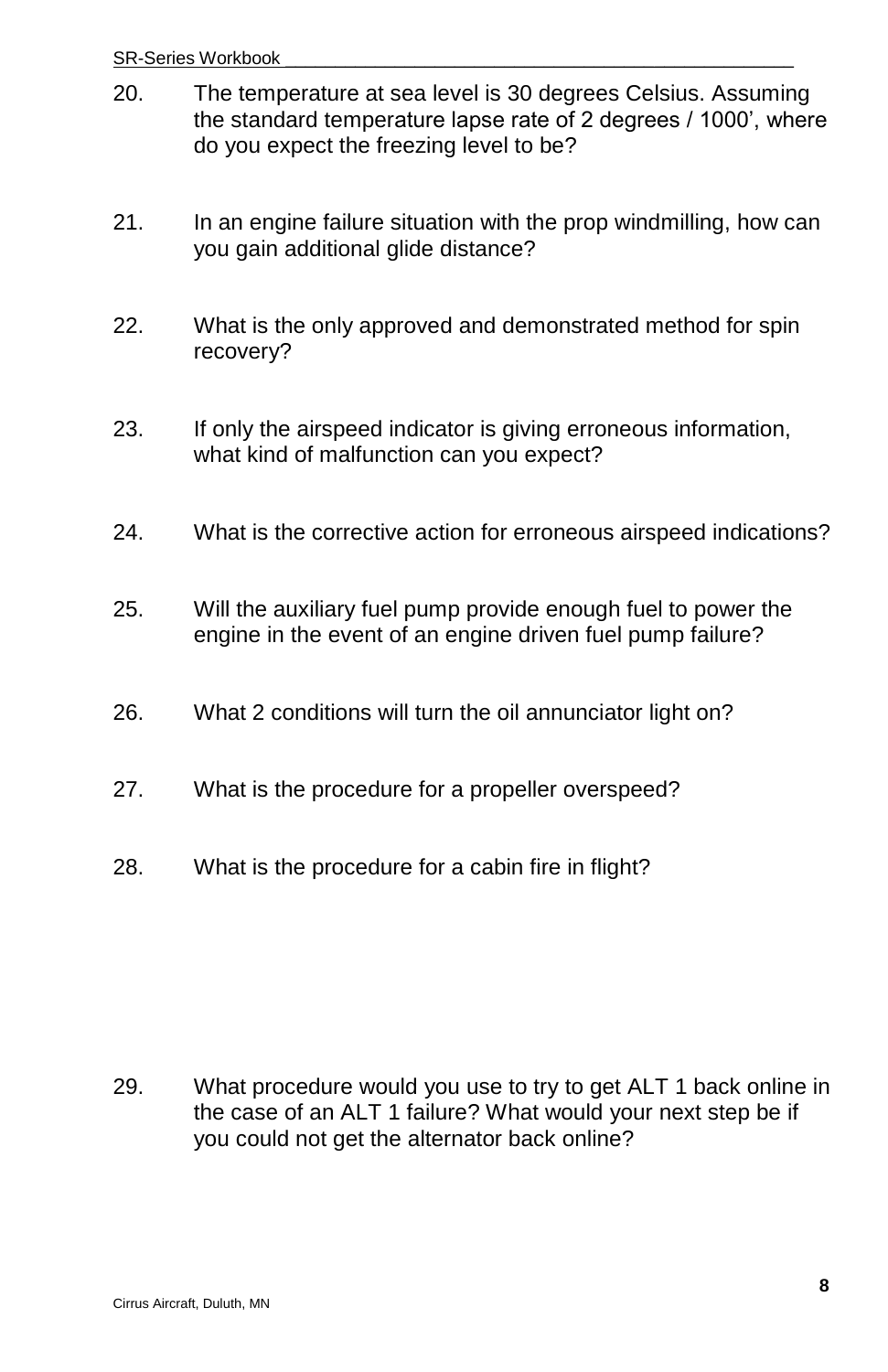- 30. What is the approximate expected impact from a parachute drop?
- 31. If activation of the CAPS system is necessary, what kind of motion do you want to use when pulling the handle?
- 32. With an engine out will full flaps increase or decrease your glide distance?
- 33. If you lose the audio panel, will you lose the ability to communicate with ATC?
- 34. When landing without elevator control what speed should you trim the aircraft for?
- 35. Your ALT 1 annunciator light illuminates 30 minutes from your destination at night. What equipment would you turn off to reduce the load on Battery 1?
- 36. What is the procedure for a brake failure during taxi? 1) 2) 3)
- 37. What is the procedure for single and dual brake failures in flight?

*Single Failure Dual Failure*

38. If you suspect a brake failure, how wide and long should the landing runway be? (What are your personal minimums?)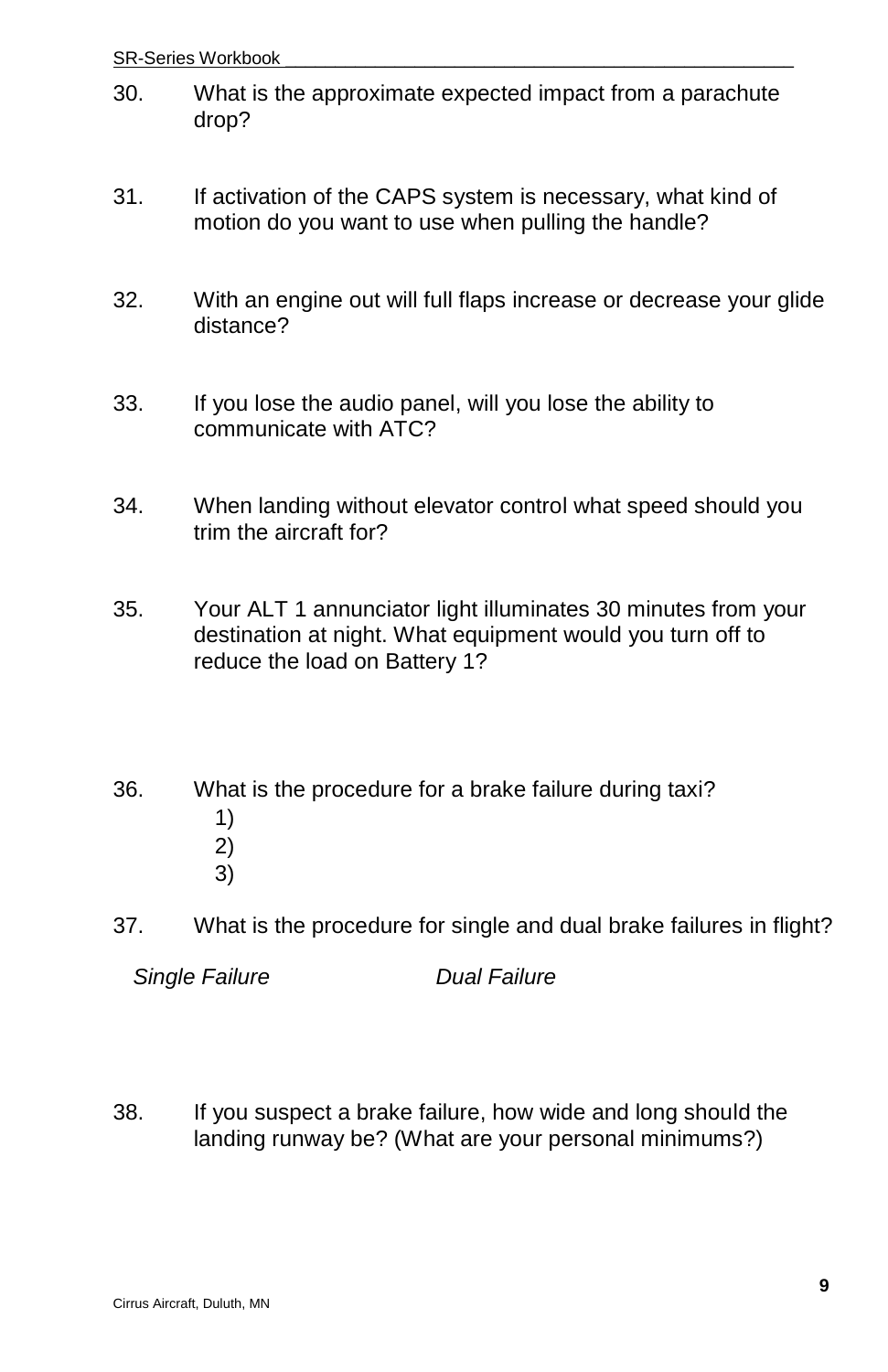#### **Questions 40-48 relate to high altitude physiology. Please reference the** *Cirrus training Portal***, the** *Pilot's Handbook of Aeronautical Knowledge***, or the** *Aeronautical Information Manual (AIM)* **for guidance.**

- 39. List 5 possible symptoms of hypoxia.
- 40. What are 3 possible causes for hypoxia?
- 41. (True / False) The onset of hypoxia is easy to identify.
- 42. (True / False) Symptoms of hypoxia are identical for everybody.
- 43. What is the proper treatment for hypoxia?
- 44. **(T)** At 22,000' MSL, you recognize symptoms of hypoxia. The oxygen system flow meter indicates no flow of oxygen from the oxygen tank to your mask. The quantity indicator on the oxygen indicates zero PSI.

What is the proper way to treat hypoxia for the given scenario?

Is the above scenario an emergency?

What is the possible result if no action is taken?

- 45. What is the recommended altitude for use of oxygen for day and night time? (AIM Chapter 8)
- 46. When are pilots required to use oxygen? (FAR 91.211)
- 47. When must oxygen be made available to passengers? (FAR 91.211)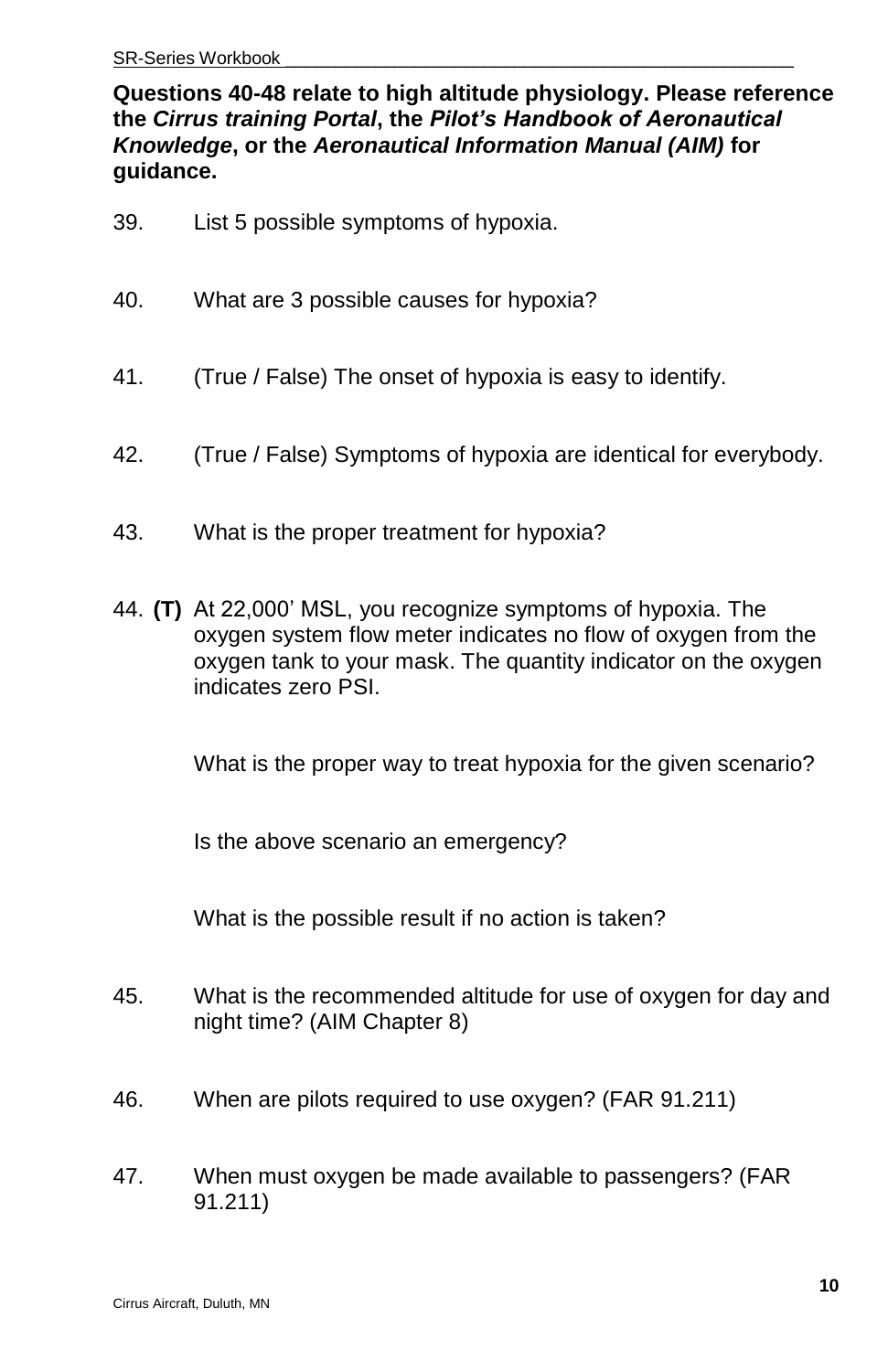## **4. Normal Procedures**

This section will cover Section 4 (Normal Procedures) from your Pilots Operating Handbook. Answers to all questions will be found in the appropriate section of the POH, unless otherwise noted.

| $\mathbf 1$ . |              |             | Fill in the speeds and definitions of the following: |
|---------------|--------------|-------------|------------------------------------------------------|
| $V_R$         |              | <b>KIAS</b> | Normal                                               |
| $V_Y$         |              | <b>KIAS</b> | SL                                                   |
| $V_Y$         |              | <b>KIAS</b> | 10,000                                               |
| $V_{X}$       |              | <b>KIAS</b> | SL                                                   |
| $V_{\rm X}$   |              | <b>KIAS</b> | 10,000'                                              |
| $V_{\rm O}$   | (22)         | <b>KIAS</b> | Max Gross Weight                                     |
|               | $V_{O}$ (22) | <b>KIAS</b> | 2900 lbs                                             |
|               | $V_{O}$ (20) | <b>KIAS</b> | Max Gross Weight                                     |
|               | $V_{O}$ (20) | <b>KIAS</b> | 2600 lbs                                             |
| $V_{\rm O}$   | (20)         | <b>KIAS</b> | 2200 lbs                                             |

| Normal Approach, Flaps Up                            | KIAS        |
|------------------------------------------------------|-------------|
| Normal Approach, Flaps 50%                           | <b>KIAS</b> |
| Normal Approach, Flaps 100%                          | KIAS        |
| Short Field Approach, Flaps 100% (V <sub>REF</sub> ) | KIAS        |
| Max Demonstrated X-Wind                              | Knots       |

- 2. During the cabin preflight, what should be the normal voltage indication?
- 3. How many points are you able to drain fuel from?
- 4. What items would you brief your passengers on during a passenger briefing?
- 5. (True / False) You will start the engine with both batteries and both alternators on.
- 6. After start up, how soon should you see a change in oil pressure?
- 7. What are the max cranking intervals for the starter?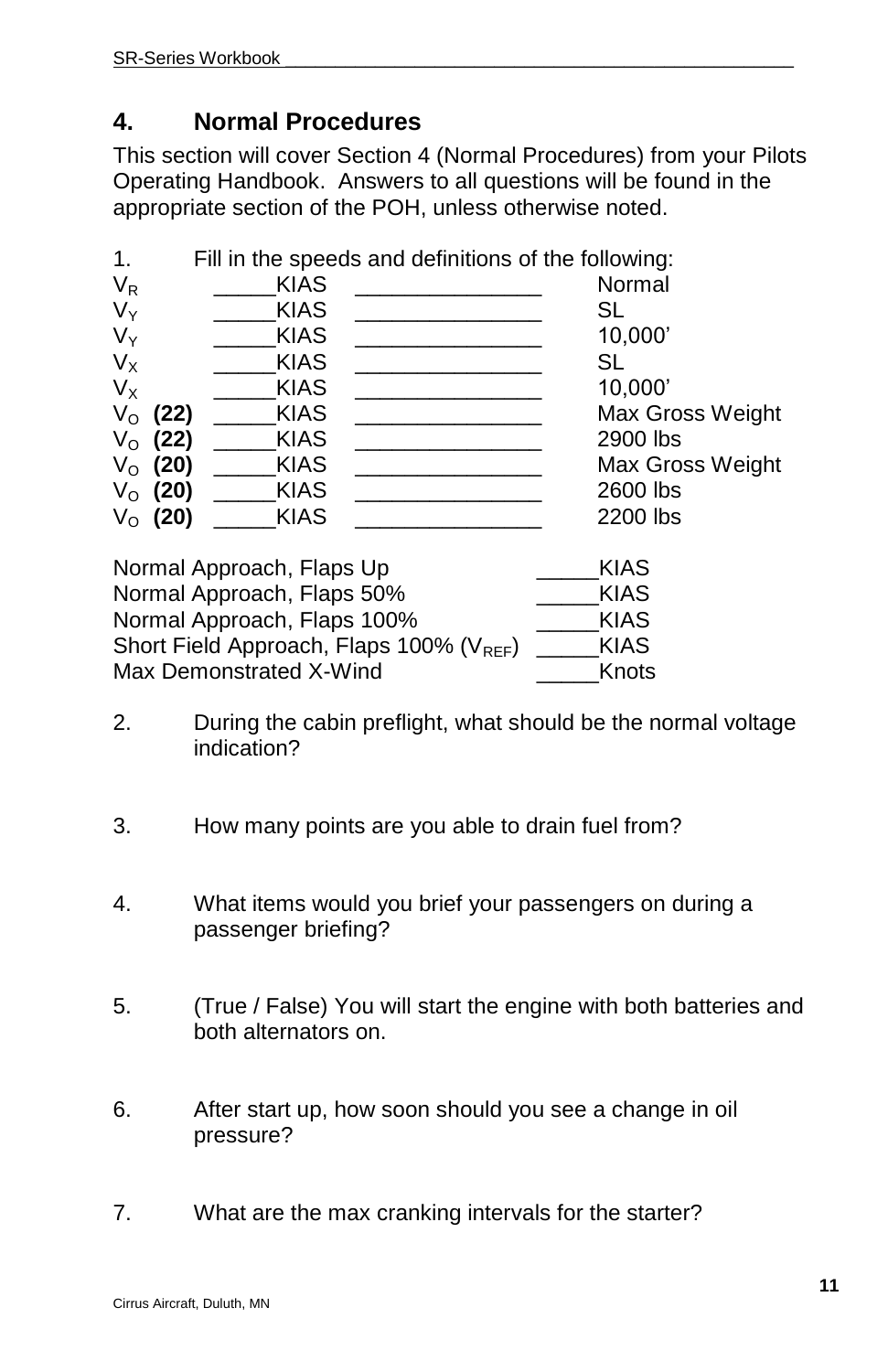- 8. The Taxiing Checklist has you check some of the instruments while taxiing. What are these instruments and what are you checking for?
- 9. (True / False) Directional control during taxi operations is best achieved by differential braking where full rudder authority is used before brakes are applied.
- 10. (True / False) Excessive use of the brakes can result in overheated brakes which may result in brake failure or system failure.
- 11. (True / False) You need to maintain at least 1000 RPM while taxing the aircraft.
- 11. Before doing your run-up, you want the oil temperature to reach what temperature?
- 12. If no drop in RPM is noted on the magneto check, what is the probable cause?
- 13. What is the procedure for setting the mixture for maximum power when taking off from high altitude airports?
- 14. Normal takeoffs can be performed with which flap setting(s)? Short and soft field takeoffs?
- 15. Flap retraction after takeoff from 50% to 0% is done at or above what minimum speed?
- 16. What is the recommended cruise climb airspeed?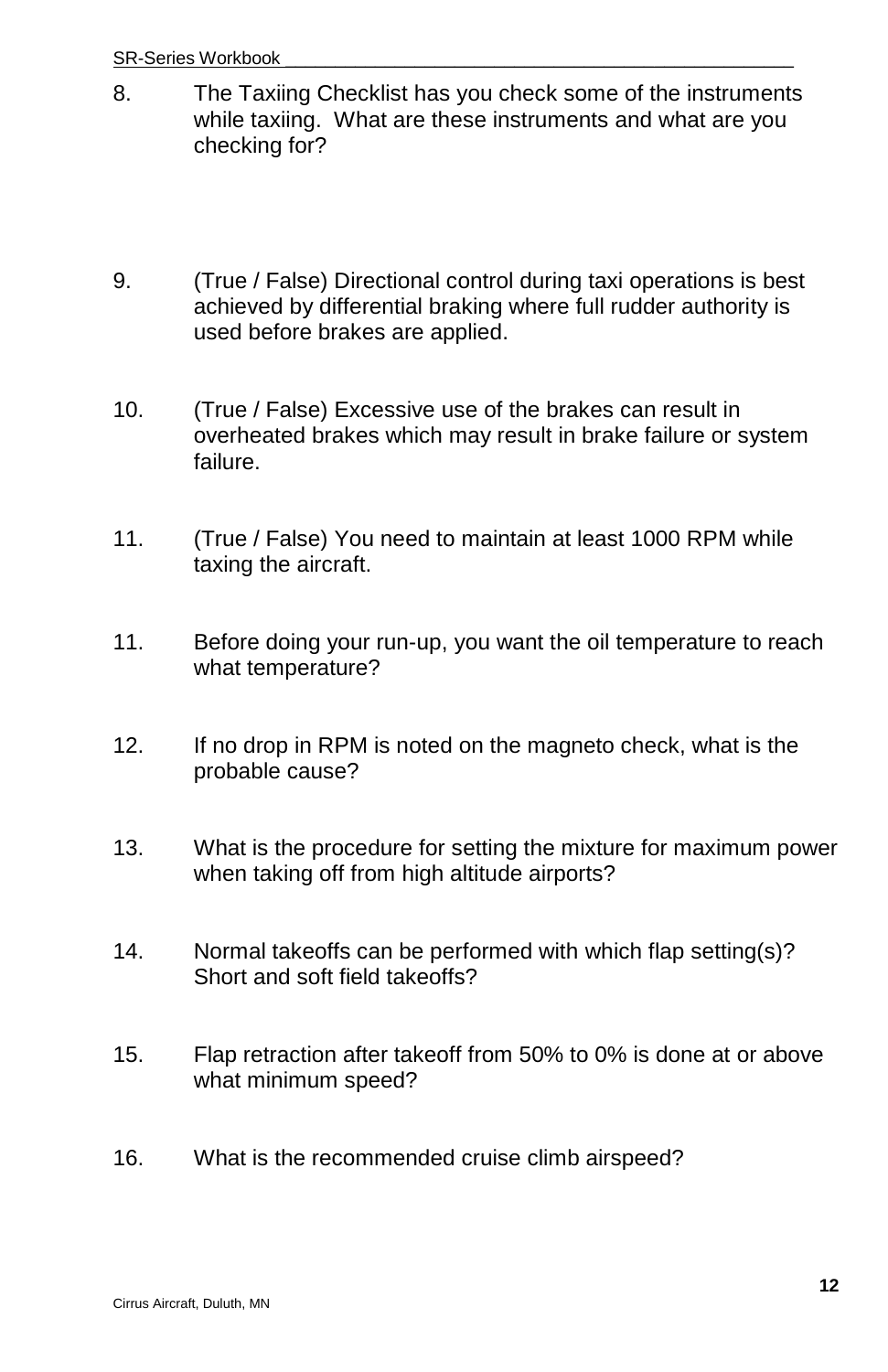- 17. **(T)** What is the corrective action if the manifold pressure exceeds 32" (TN) or 37" (T) inches during takeoff?
- 18. **(T)** List the procedures for a Rich of Peak (ROP) climb.

19. **(T)** List the procedures for a Lean of Peak (LOP) climb.

- 20. **(T)** (True / False) Leaning the mixture control when operating lean of peak EGT will cause the CHT's to increase.
- 21. **(T)** What is the corrective action if CHT's exceed 380° F (TN) or 420° F (T) during a LOP climb?
- 22. **(T)** What is the maximum altitude a Lean of Peak (LOP) climb can be used (TN only)?
- 23. The climb checklist should be completed no lower than what altitude? (Flight Operations Manual)

|            | 24. (T) List the procedure for setting cruise power. |
|------------|------------------------------------------------------|
| Throttle   |                                                      |
| Mixture    |                                                      |
| Boost pump |                                                      |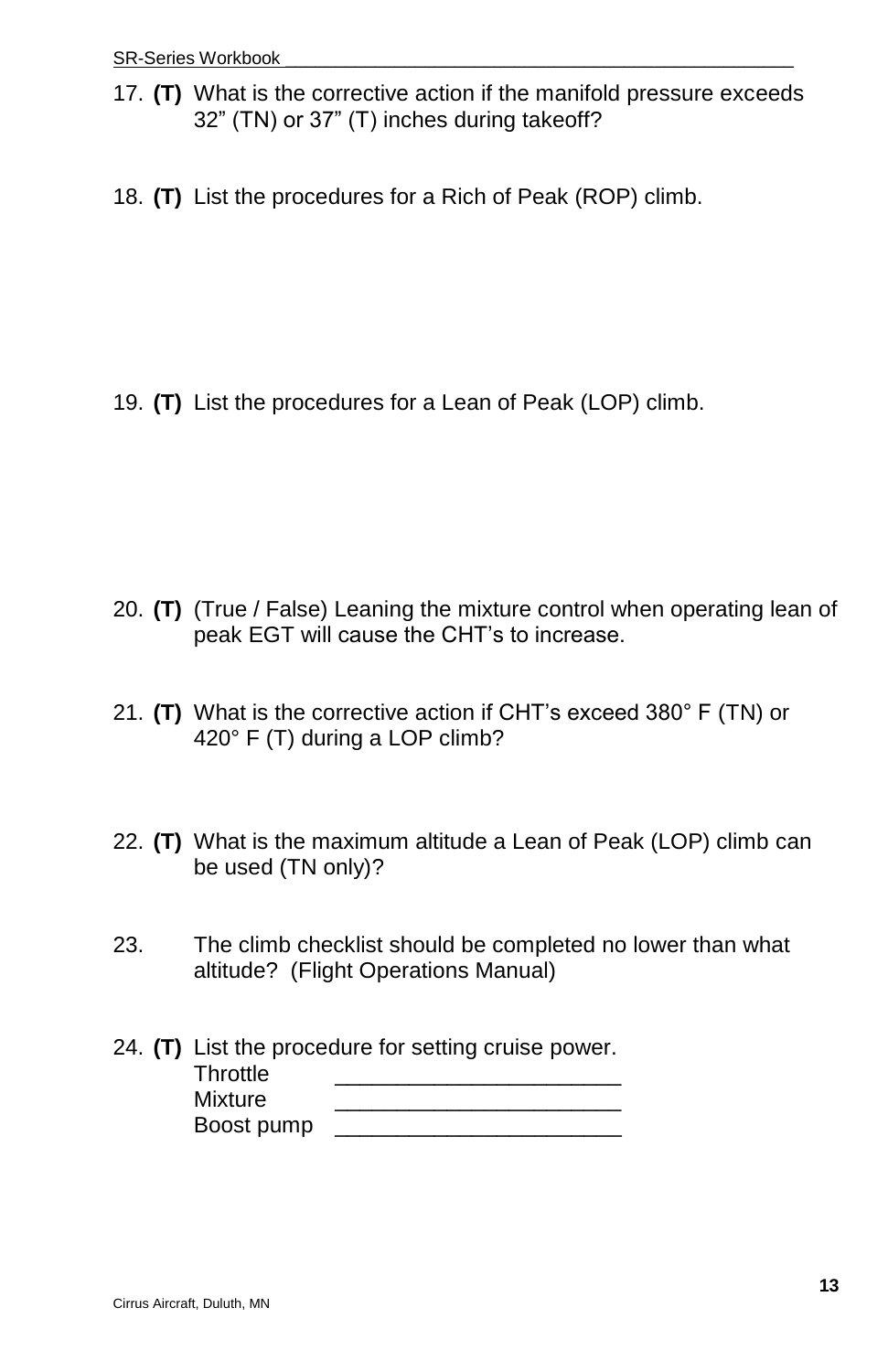25. **(T)** When should the boost pump be turned off during cruise?

- 26. (True / False) The fuel BOOST must be used when switching tanks?
- 27. **(T)** CHT's should be kept above what temperature during descent?
- 28. **(T)** List 3 factors that affect CHT cooling during descent?
- 29. **(T)** What power setting can be used during descent?
- 30. The descent checklist should be completed by what point? (Flight Operations Manual)
- 31. What distance from the destination airport should you start a descent from 17,500' MSL to a traffic pattern of 2,500' MSL with a groundspeed of 180 knots when using:
	- a. 500 fpm descent MM
	- b. 1000 fpm descent NM
- 32. (True / False) The mixture should be full rich and boost pump on before landing.
- 33. (True / False) Normal landings are not allowed with 0% or 50% flaps.
- 34. On a crosswind landing, at what point will you transition from a wings-level crab angle into a sideslip?
- 35. Power goes to what setting on a balked landing/go-around?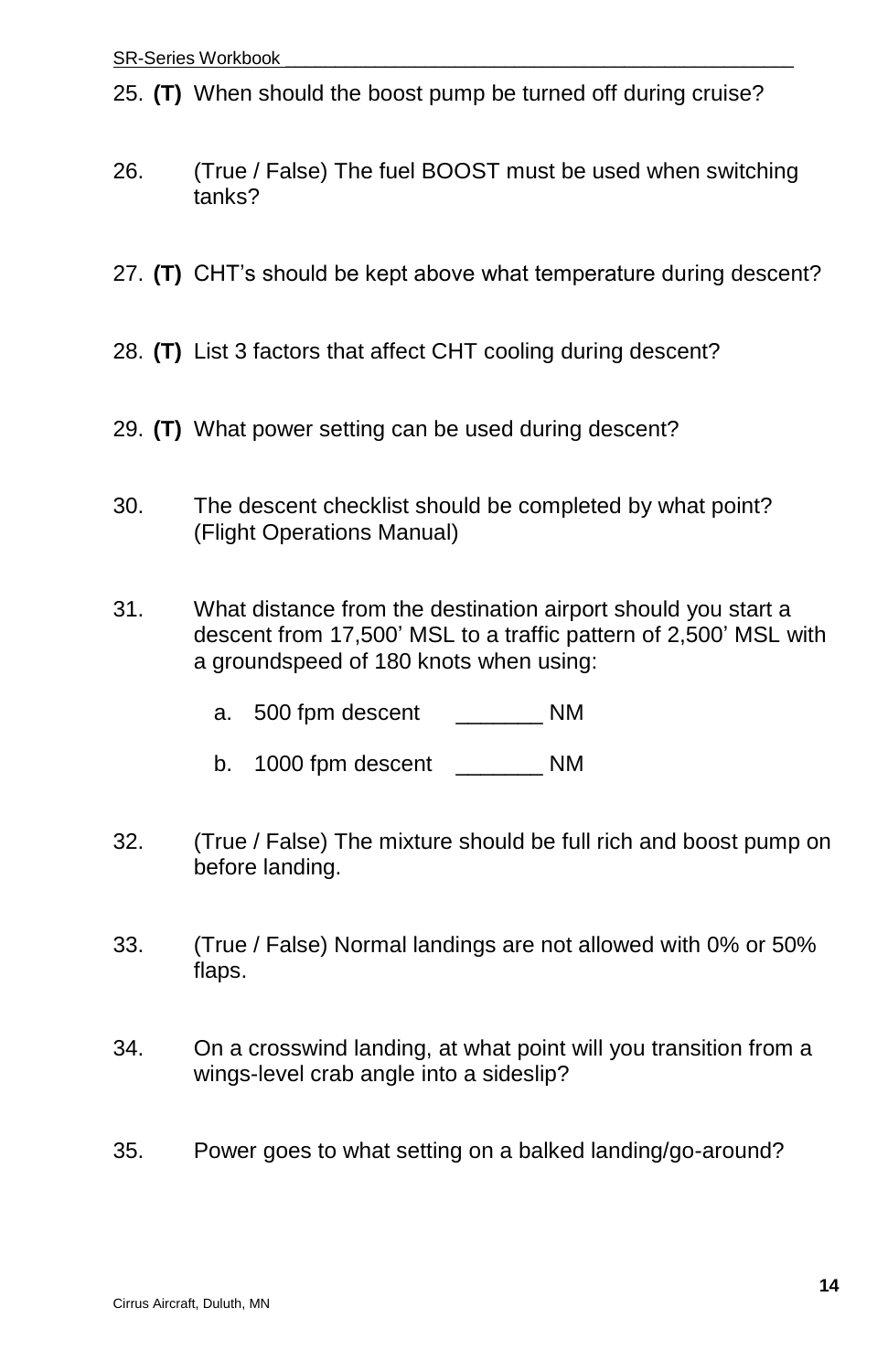- 36. When do you perform the after landing checklist? (Flight Operations Manual)
- 37. (True / False) The mixture should be leaned for taxi.
- 38. **(T)** (True / False) Turbo cool down is necessary before engine shutdown.
- 39. At what point should you hear the stall warning horn?
- 40. How long do you prime the engine for the following starts?
	- o Normal \_\_\_\_\_\_\_ seconds
	- o Cold \_\_\_\_\_\_\_ seconds
	- o Hot **beconds**
- 41. Below what temperature should external preheat or external power be used for start?
- 42. On start up the engine has intermittent firing and small puffs of black smoke rise from under the aircraft. What is the probable cause and corrective action?
- 43. You have misjudged your approach to landing due to winds, and it appears you will land longer than you anticipated. What is your best course of action?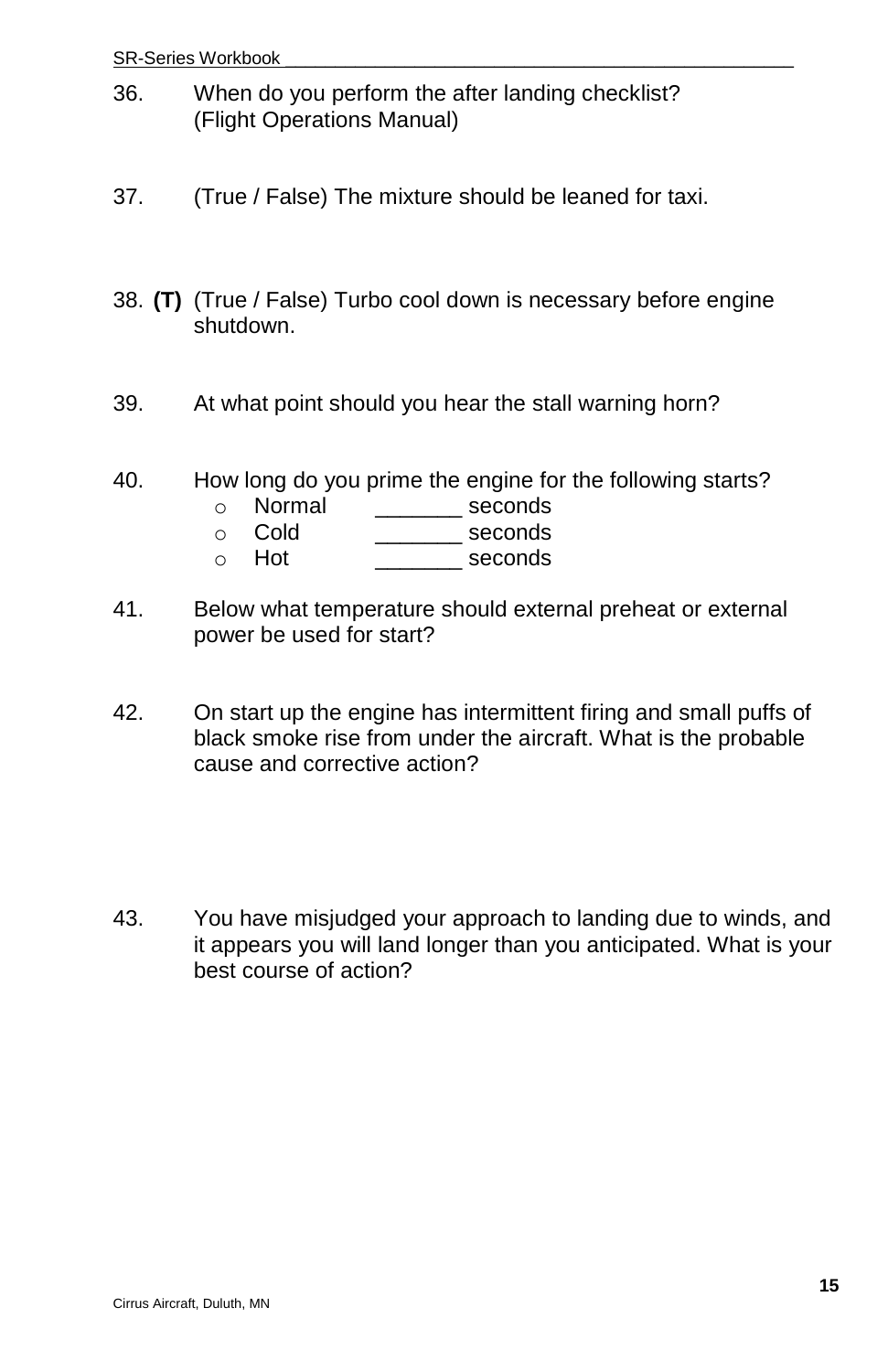44. Complete the traffic pattern diagram below by labeling the appropriate; **airspeed**, **power setting**, and **flap setting** for each section of the traffic pattern. (FOM)

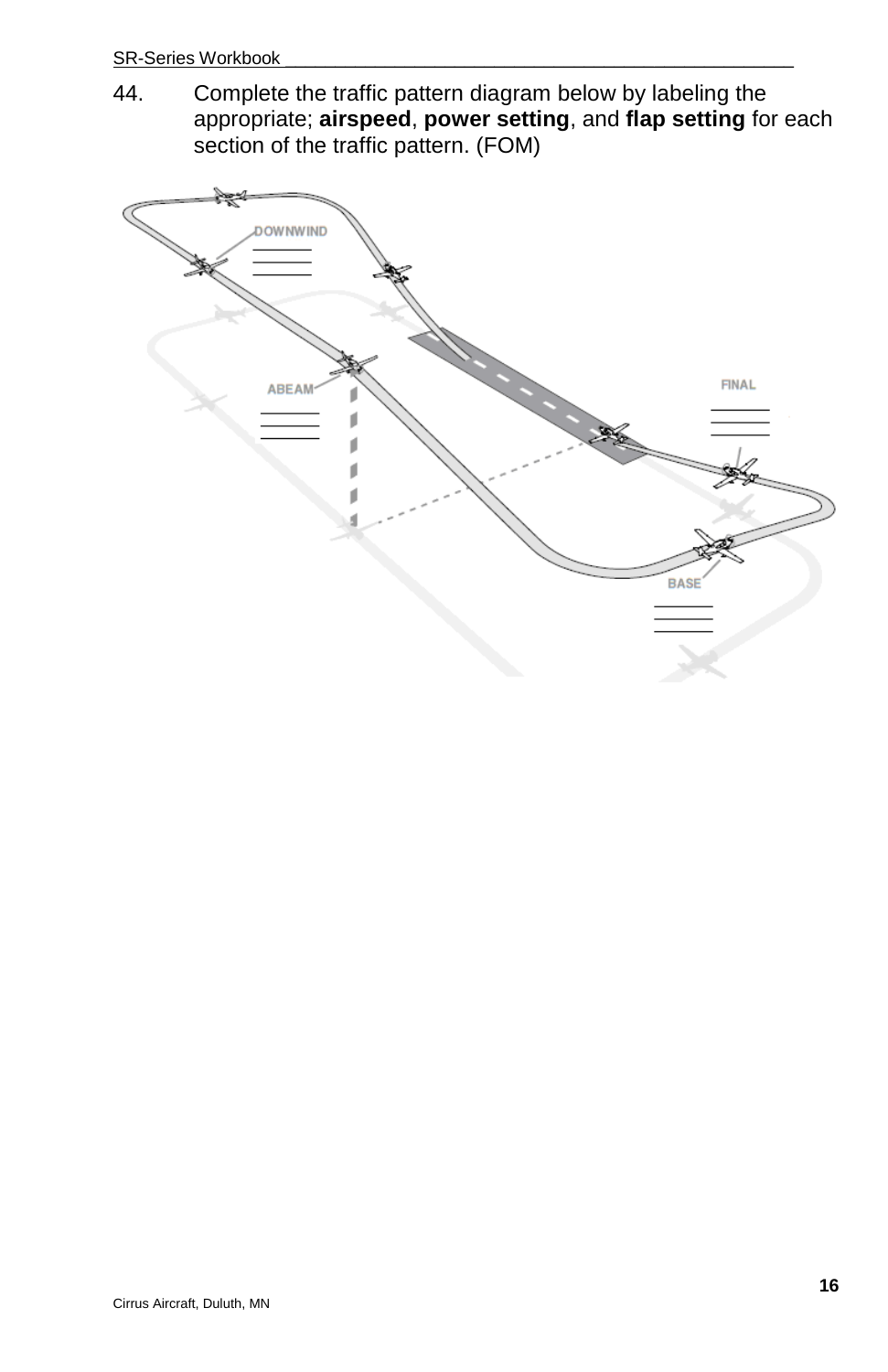## **5. Performance**

This section will cover Section 5 (Performance) from your Pilots Operating Handbook.

Use the following information to answer the questions:

| Route:                       | Rapid City, SD (KRAP) $\rightarrow$ Duluth, MN (KDLH) |                         |  |
|------------------------------|-------------------------------------------------------|-------------------------|--|
| Distance:                    | 487 NM                                                |                         |  |
| <b>Magnetic Course:</b>      | 070 degrees                                           |                         |  |
| <b>Weight at Takeoff:</b>    | Max Gross Weight                                      |                         |  |
| Fuel:                        | Full                                                  |                         |  |
| <b>Cruise Power Setting:</b> |                                                       | (20, 22) 75% Best Power |  |
|                              | (T)                                                   | 85% Lean of Peak        |  |

#### **Weather Conditions:**

KRAP 101250Z 22026KTG35 10SM FEW010 SCT020 30/17 A2975 KDLH 101250Z 33020KT 10SM SCT010 20/10 A2982

#### **Winds aloft:**

|      | 3000   | 6000   | 9000   | 12000  | 18000   |
|------|--------|--------|--------|--------|---------|
| DI H | 2925   | 253415 | 253704 | 264201 | 2754-03 |
| GFK  | 302610 | 263309 | 253708 | 254205 | 265001  |
| FSD  | 2923   | 263214 | 272907 | 283502 | 2841-01 |
| RAP  |        | 283417 | 303309 | 304003 | 314900  |

#### **Airport Information:**

| KRAP Elevation    |  |
|-------------------|--|
| Rwy 23/05 3600 ft |  |
| Rwy 32/14 8701 ft |  |

- KDLH Elevation 1420 ft Rwy 27/09 10,152 ft Rwy 03/21 5699 ft
- 1. What will be your takeoff distance (ground roll) departing KRAP?
- 2. What is your x-wind component for runway 32 at KRAP?
- 3. What altitude will you use and why?
- 4. In addition to winds aloft, what other factors should be considered when selecting a cruise altitude?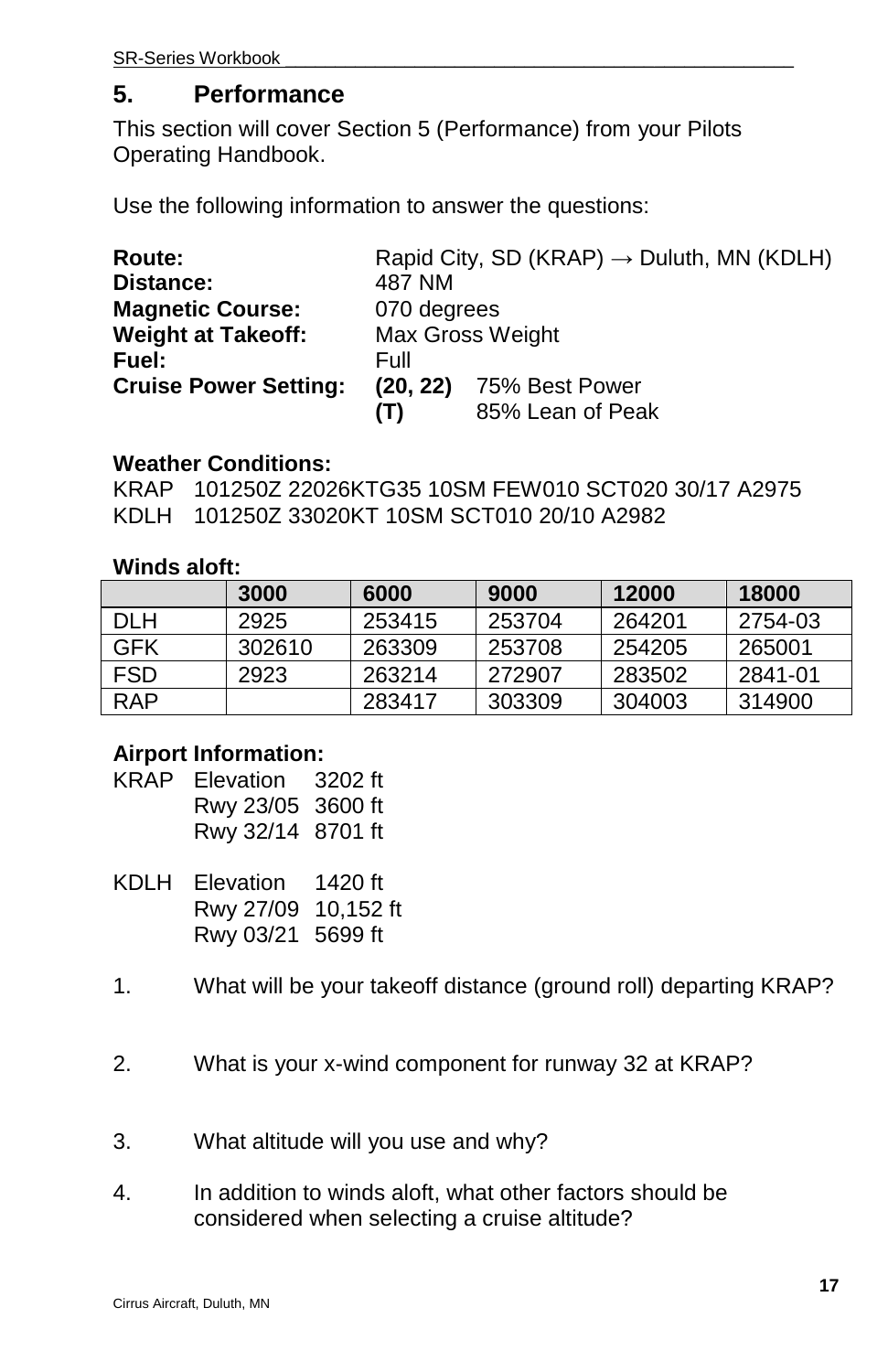- 5. What will be your average climb rate out of KRAP to your selected cruise altitude?
- 6. What will be your endurance for today's flight?
- 7. **(T)** What is the O2 duration for 15,000ft with 3 persons onboard?
- 8. What will be your calculated KTAS and fuel flow for cruise flight?
- 9. How much fuel will you have once you reach your destination?
- 10. Will you be able to make your destination non-stop? SAFELY? (Difference between FAR's and personal minimums)
- 11. What will be your landing distance (ground roll) at KDLH?
- 12. What is the KCAS at 100 KIAS with 100% flaps?
- 13. What will your KIAS stall speed be on departure with 50% flaps and an AFT CG?
- 14. What is the difference between takeoff rate of climb vs. en route rate of climb?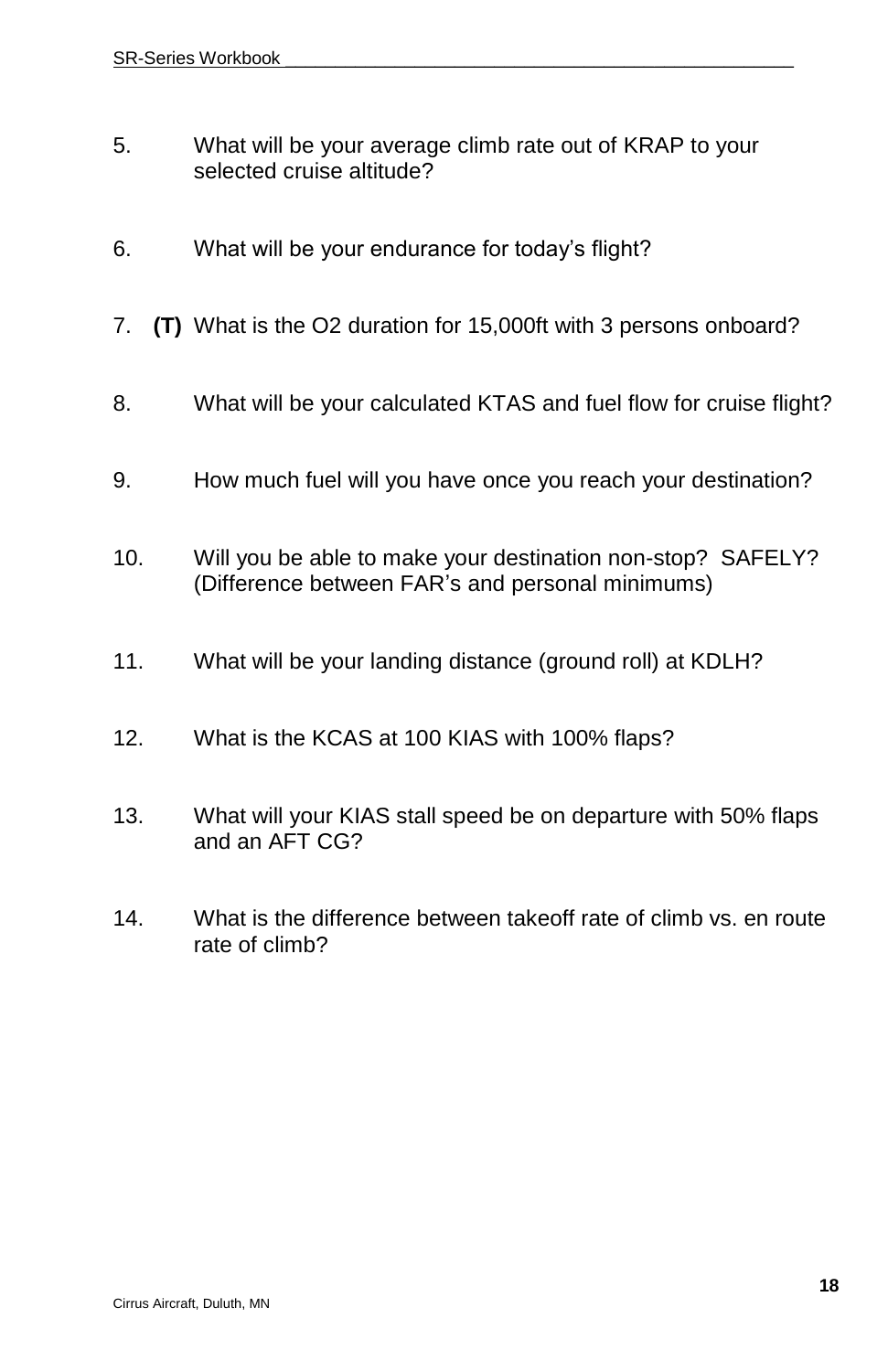## **6. Weight and Balance**

This section will cover Section 6 (Weight and Balance) from your Pilots Operating Handbook. Answers to all questions will be found in the appropriate section of the POH, unless otherwise noted.

Aircraft information:

| <b>Basic Empty Weight:</b><br><b>Moment:</b><br>Payload: | (22)                 | 2400 lbs<br>$(22)$ 326.563  | (20) | 2135 lbs<br>$(20)$ 301.758 |
|----------------------------------------------------------|----------------------|-----------------------------|------|----------------------------|
| Pilot<br>Rear Pax                                        | $160$ lbs<br>200 lbs | <b>Front Pax</b><br>Baggage |      | $160$ lbs<br>130 lbs       |
| Fuel                                                     | <b>Full Fuel</b>     |                             |      |                            |

*NOTE: You cannot leave anyone or any baggage behind.*

**You may use the following table to aid in calculations. For Moment/1000, refer to loading table in POH.**

| <b>Description</b> |                                                                                                                             | Weight | Moment/1000 |
|--------------------|-----------------------------------------------------------------------------------------------------------------------------|--------|-------------|
|                    | 1. Empty Weight<br>Includes unusable fuel & full oil                                                                        |        |             |
|                    | 2. Front Seat Occupants<br><b>Pilot and Passenger</b>                                                                       |        |             |
|                    | 3. Rear Seat Occupants                                                                                                      |        |             |
|                    | 4. Baggage Area<br>130 lb maximum                                                                                           |        |             |
|                    | 5. Zero Fuel Condition<br>Sub total items 1 thru 4                                                                          |        |             |
|                    | 6. Fuel Load<br>$(22)$ 92 Gallon $@$ 6.0 lb/gal maximum<br>(20) 56 Gallon @ 6.0 lb/gal maximum                              |        |             |
|                    | 7. Ramp Weight<br>Sub total items 5 and 6                                                                                   |        |             |
|                    | 8. Fuel for Start, taxi, and runup<br>(22) Normally 9 lb at avg moment of 1394<br>(20) Normally 6 lb at avg moment of 922.8 |        |             |
|                    | 9. Takeoff Weight<br>Subtract Item 8 from item 7                                                                            |        |             |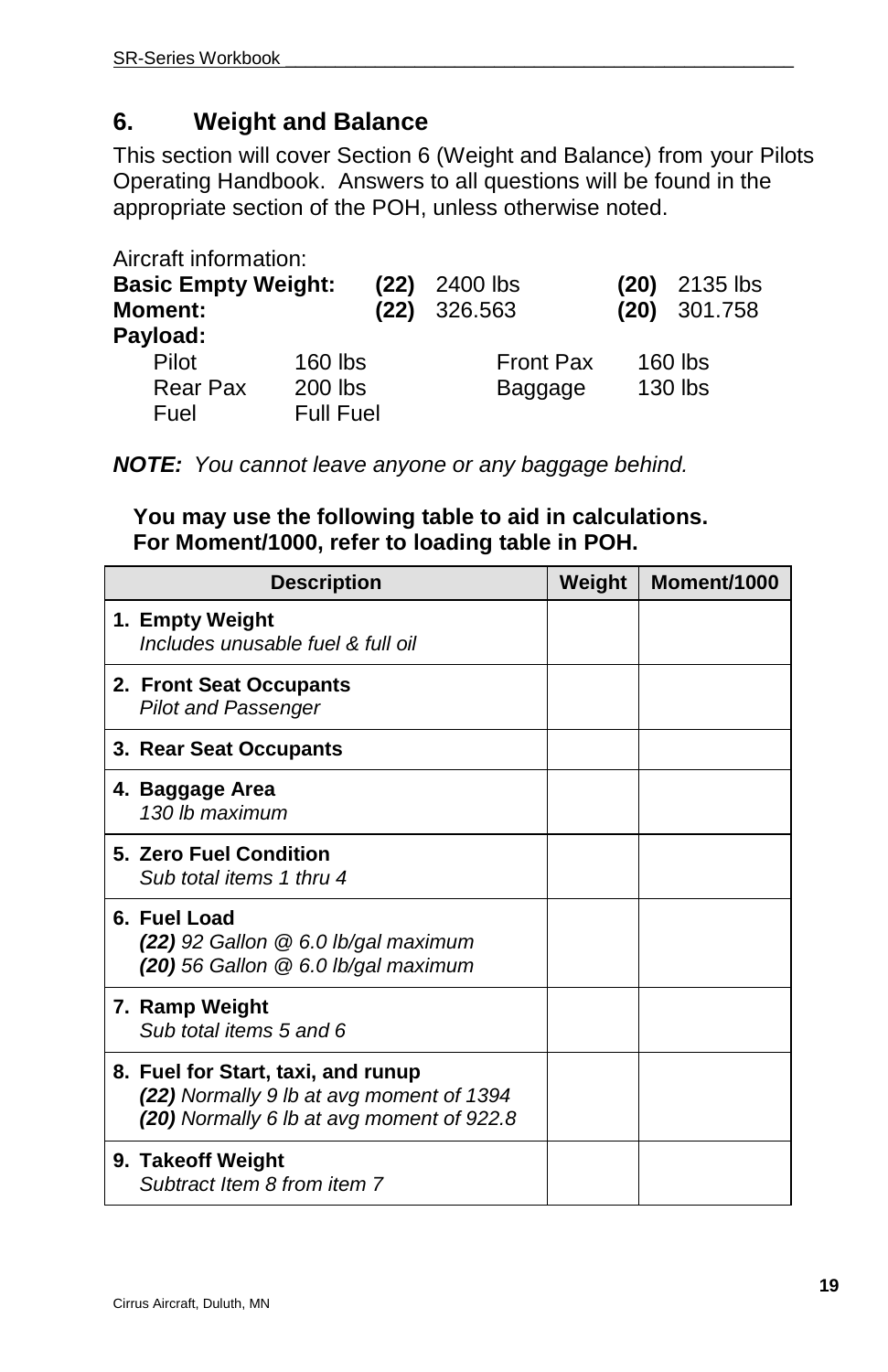#### SR-Series Workbook

- 1. What is your ramp weight?
- 2. What is your aircraft's zero fuel weight?
- 3. What will be your aircraft's gross takeoff weight?
- 4. Is this below the certified maximum gross weight?
- 5. Will your aircraft be within CG limitations?
- 6. How much fuel will you have on board before takeoff to remain within the weight and GG envelope?

\_\_\_\_\_\_ Gallons \_\_\_\_\_\_ Lbs

- 7. Is unusable fuel and oil included in basic empty weight?
- 8. Where is the aircraft Datum?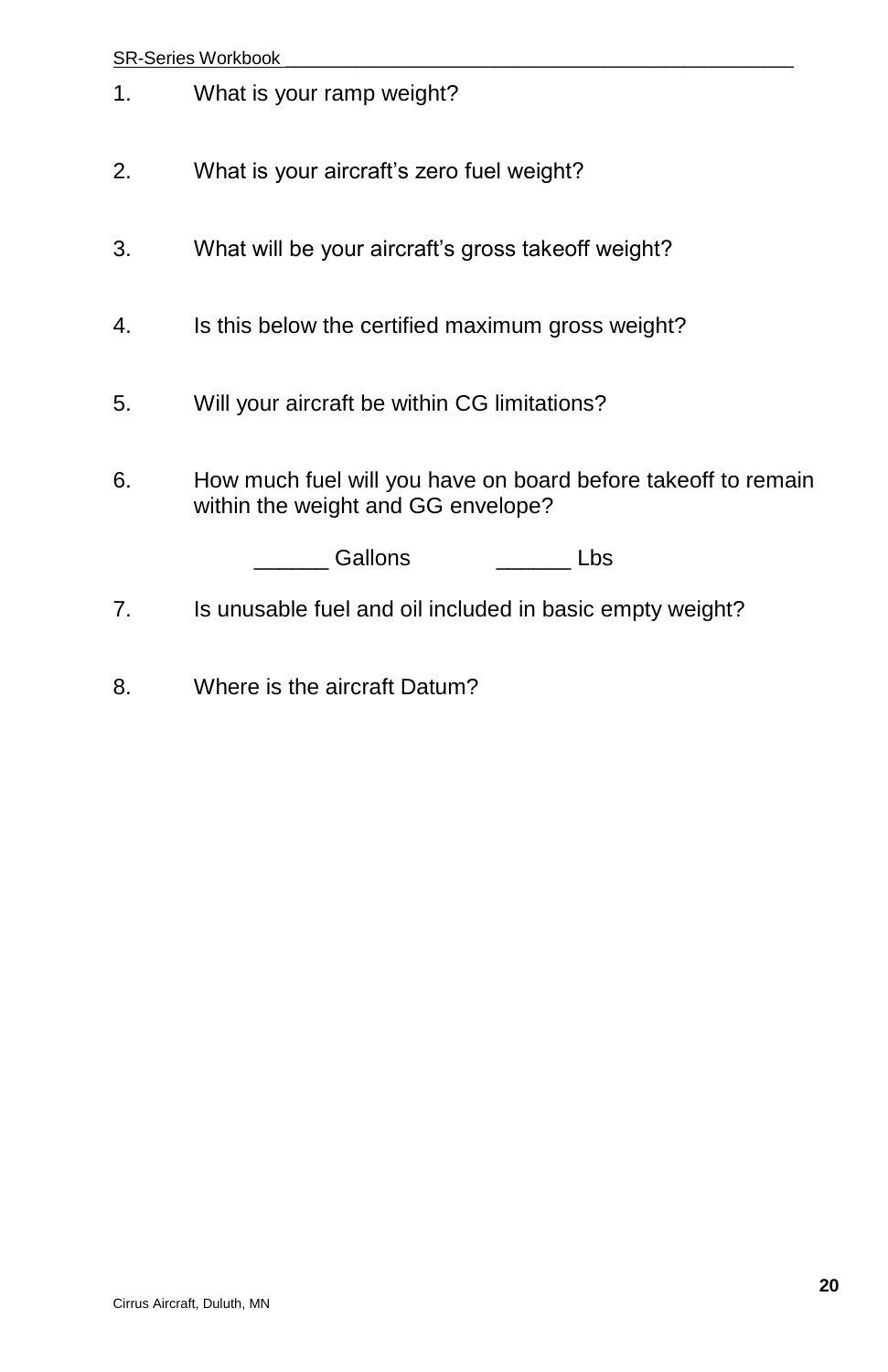## **7. Airplane and Systems Description**

This section will cover Section 7 (Systems) from your Pilots Operating Handbook. Answers to all questions will be found in the appropriate section of the POH, unless otherwise noted.

| 4 | What are the three flap settings? |  |  |  |
|---|-----------------------------------|--|--|--|
|   |                                   |  |  |  |
|   |                                   |  |  |  |
|   |                                   |  |  |  |

2. (True / False) The horizontal stabilizer is a two piece unit attached at empennage.

**3.** (True / False) It is possible to have an asymmetrical flap deployment in a Cirrus aircraft. *Hint: Look at the flap control diagram.* 

- 4. Why are Cirrus aircraft not equipped with gust locks?
- 5. (True / False) The autopilot also uses the electric roll trim.
- 6. The landing gear struts are made of what?
- 7. Below what temperature does the oil bypass the oil cooler?
- 8. What is the recommended extended flight oil level for the engine?
- 9. Where is the alternate air control knob? Does a SR22 TN or SR22T have an alternate air control knob? Why?
- 10. What will cause an OIL warning light to illuminate?
- 11. Describe when oil is metered into and out of the prop hub.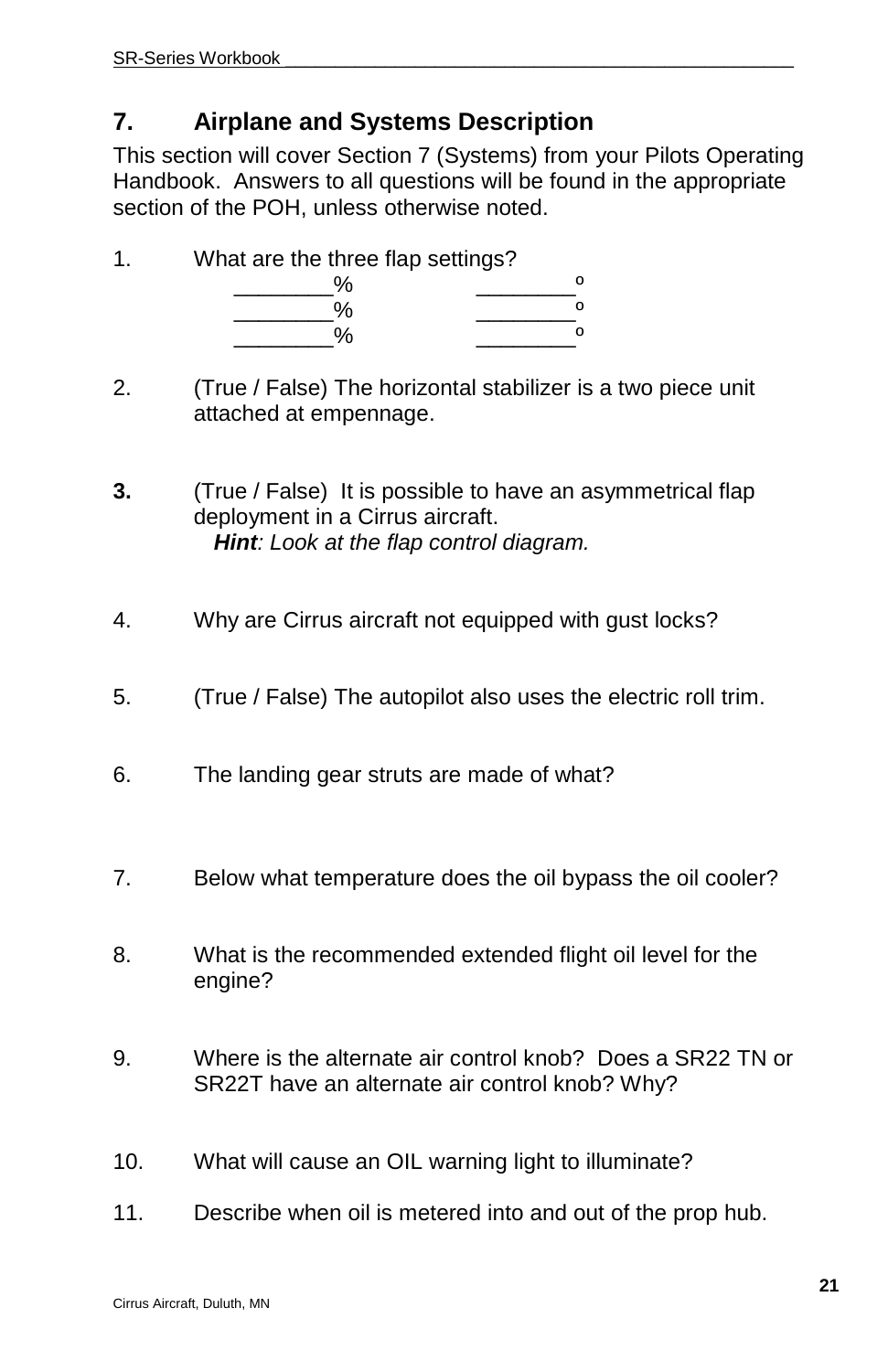- 12. What pulls the fuel from the collector tanks?
- 13. How much fuel is held in each collector tank? (CATS)
- 14. What situation will cause the FUEL QTY caution light to illuminate?
- 15. (True / False) If one tank is at 4 gallons and the other tank is at 17 gallons, the FUEL caution light will illuminate.(Avidyne Aircraft only)
- 16. Alternator #1 is rated for:  $\sqrt{2}$  Amps \_\_\_\_\_\_ Volts
- 17. Alternator #2 is rated for: \_\_\_\_\_\_ Amps \_\_\_\_\_\_ Volts
- 18. Battery #1 is rated for: \_\_\_\_\_\_ Amp-hours \_\_\_\_\_\_ Volts
- 19. Battery #2 is rated for: \_\_\_\_\_\_ Amp-hours \_\_\_\_\_\_ Volts
- 20. Output from alternator #1 is connected to which bus(es)?
- 21. Output from alternator #2 is connected to which bus(es)?
- 22. How are the main distribution bus(es) and essential distribution bus connected?
- 23. What is the purpose of the diode between the distribution buses?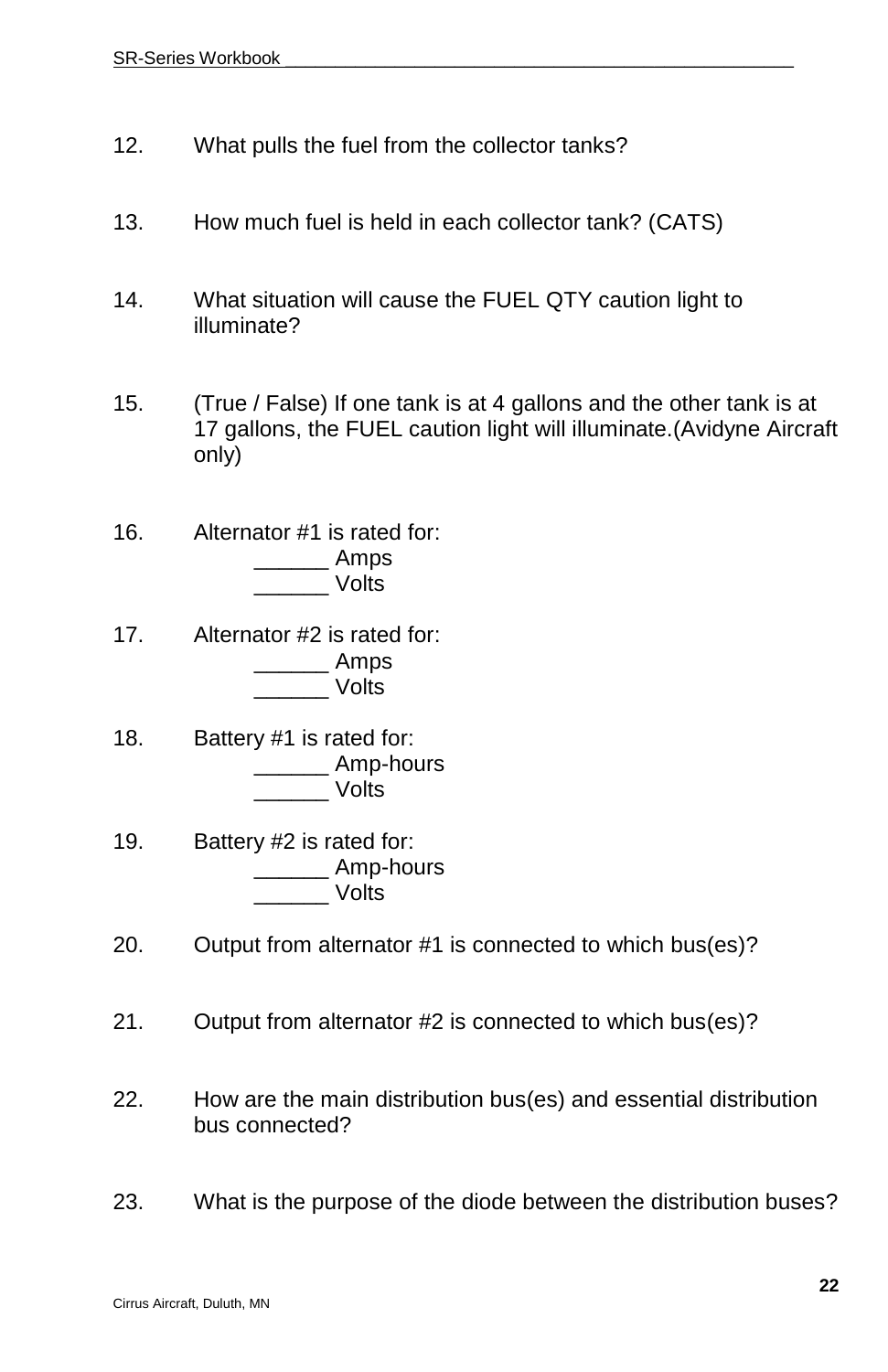- 24. You are on the ground with only BAT 2 on. What indication do you get if the isolation diode has failed?
- 25. When only battery #1 is turned on, which buses are energized?
- 26. When only battery #2 is turned on, which buses are energized?
- 27. What does an ALT annunciator mean?
- 28. The back seat passengers are cold. How do you go about setting the heat and ventilation knobs to direct the maximum amount of warm air to your passengers? *Hint: Look at the heating & ventilation diagram.*
- 29. What kind of stall warning system is installed on Cirrus Aircraft?
- 30. When practicing power off stalls with full flaps, at what IAS would you expect to hear the stall horn?
- 31. What is the expected amount of force required when pulling the CAPS handle?
- 32. What kind of pull on the handle works best when activating the CAPS system?
- 33. What kind of descent rate can you expect with a parachute deployment?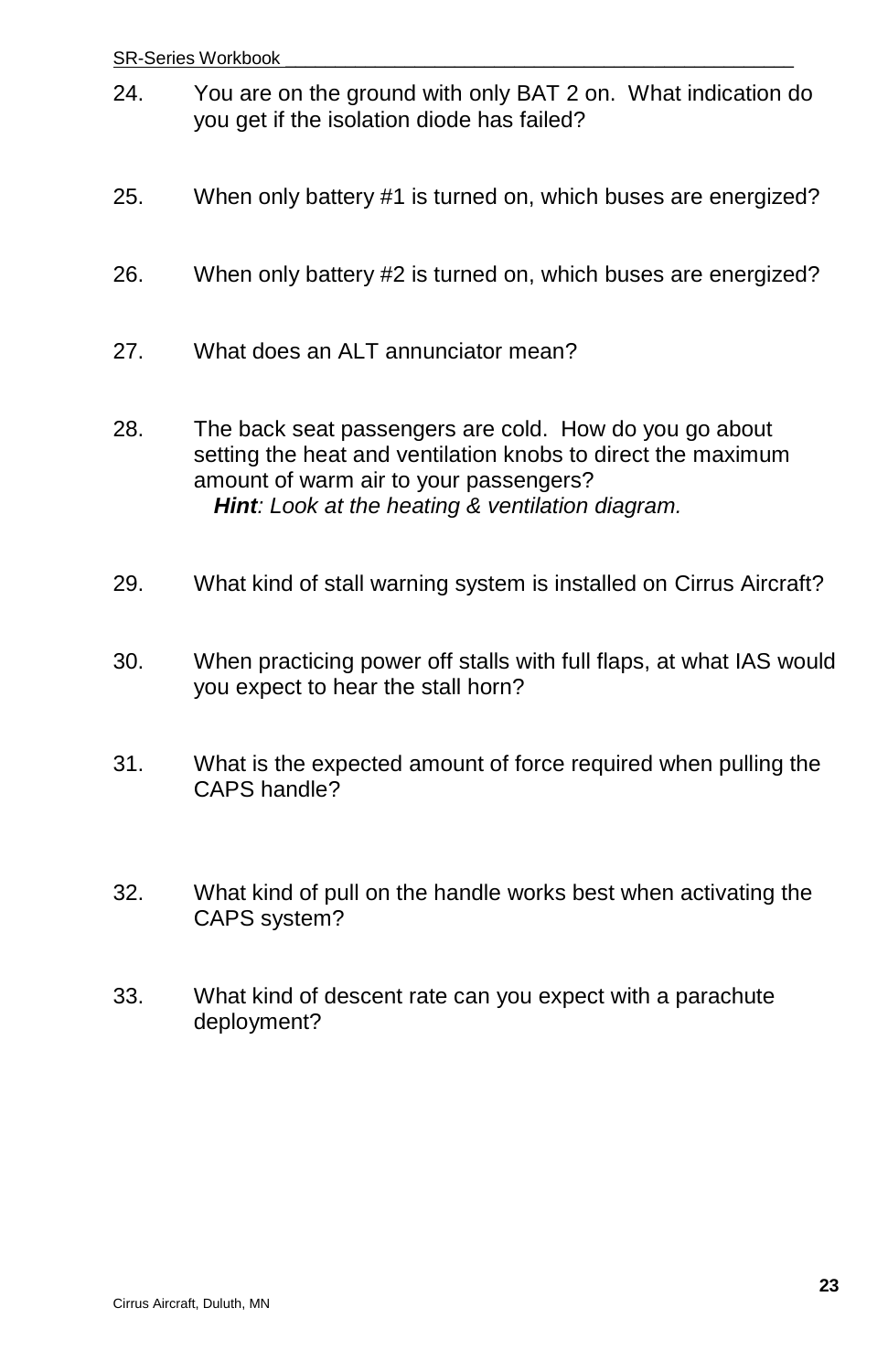## **8. Handling Service & Maintenance**

This section will cover Section 8 (Service and Handling) from your Pilots Operating Handbook. Answers to all questions will be found in the appropriate section of the POH, unless otherwise noted.

- 1. What are the five documents required by the FAA to be onboard the aircraft at all times?
	- 1)
	- 2)
	- 3)
	- 4)
	- 5)
- 2. What are the two recommended procedures for you to verify if your airplane conforms to all Airworthiness Directives? *Hint: It is also possible to get this information from http://www.faa.gov on the web.*
- 3. If an annual inspection was done on your aircraft May 16, 2012, when will the next inspection will be due?
- 4. After completing any of the work described as preventative maintenance in the POH, what are the required logbook entries you must make?
- 5. Should you use external power to start the airplane if it has a "dead" battery?
- 6. How often should the brake fluid be inspected and replenished?
- 7. How often should the brake linings be inspected and replaced?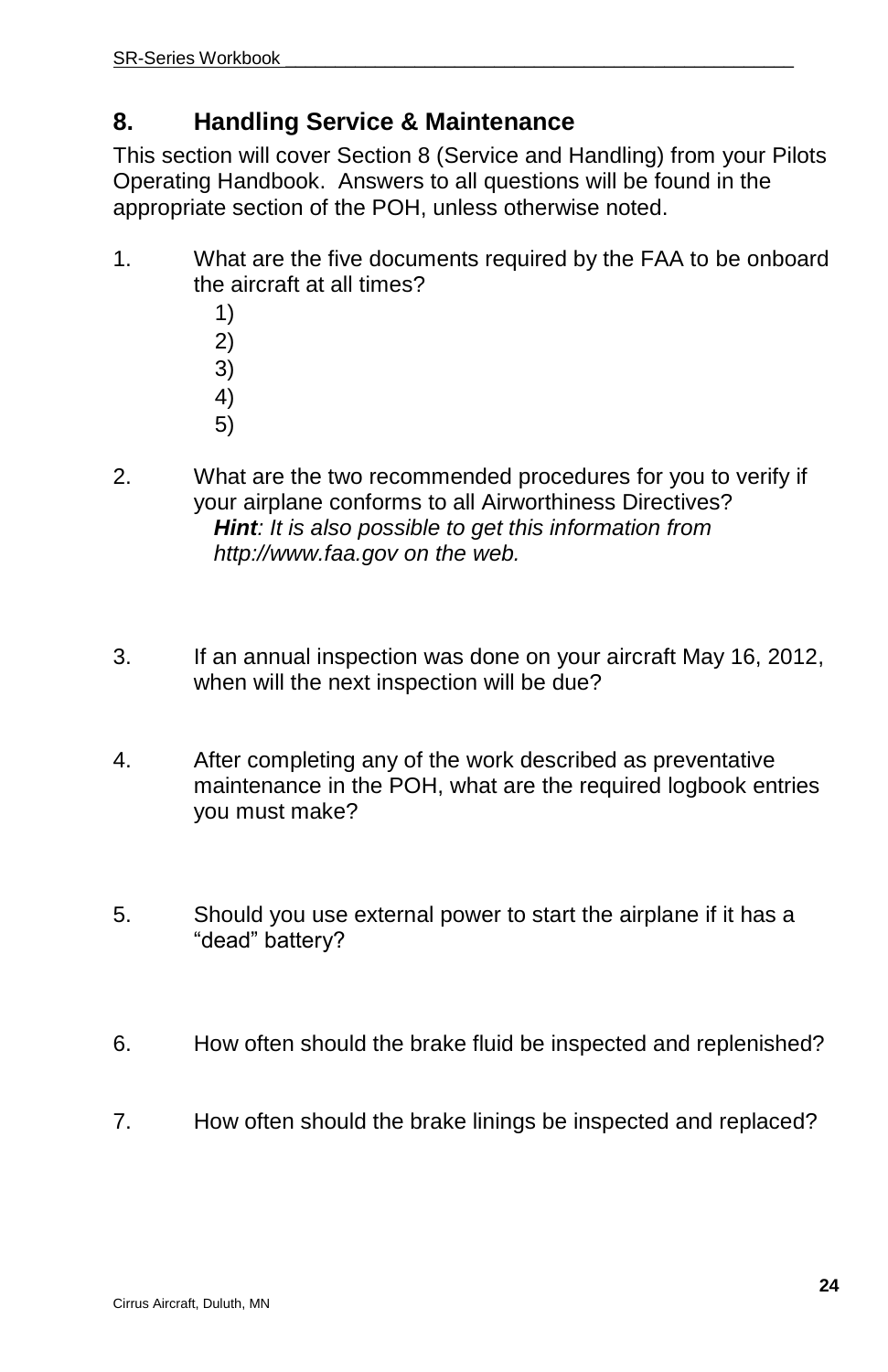8. While taxiing, how is steering is accomplished?

9. When moving your Cirrus around on the ground you should ALWAYS use a \_\_\_\_\_\_\_\_\_\_\_\_.

- 10. Where is the hydraulic brake fluid reservoir located?
- 11. What is the proper tire pressure?

Nose Gear \_\_\_\_\_\_\_ psi

Main Gear **psi** 

12. After the engine break-in period, what is the recommended time between oil changes?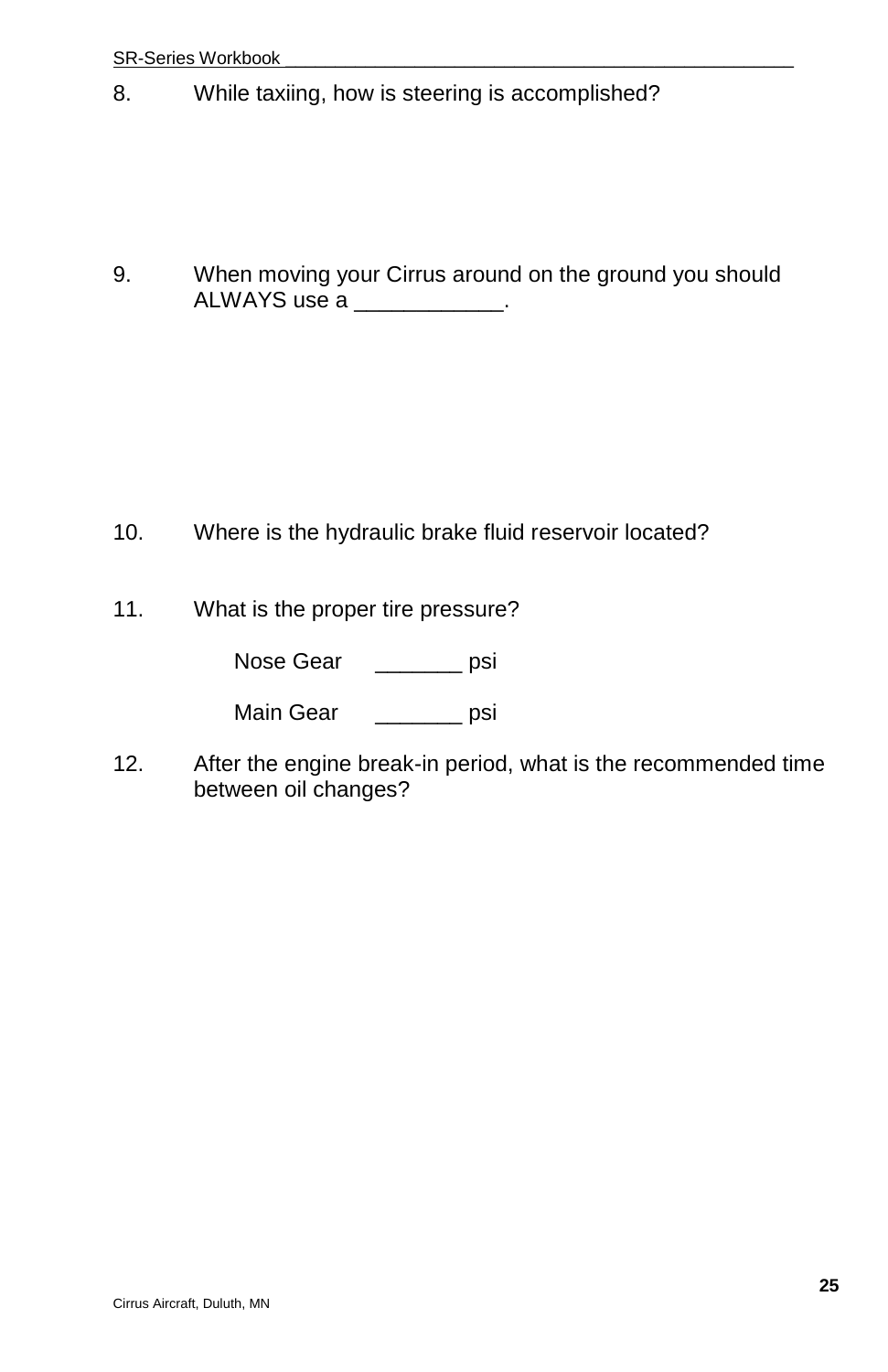13. The fuel filtration screen in the gascolator must be cleaned every \_\_\_\_\_\_\_\_ hours of operation.

- 14. (True / False) A fuel sample is required to be taken prior to each flight.
- 15. (True / False) Battery 1 is located aft of the baggage compartment.
- 16. What should you use when washing the exterior of the aircraft?
- 17. When cleaning any of the windows, what do you *not* want to use?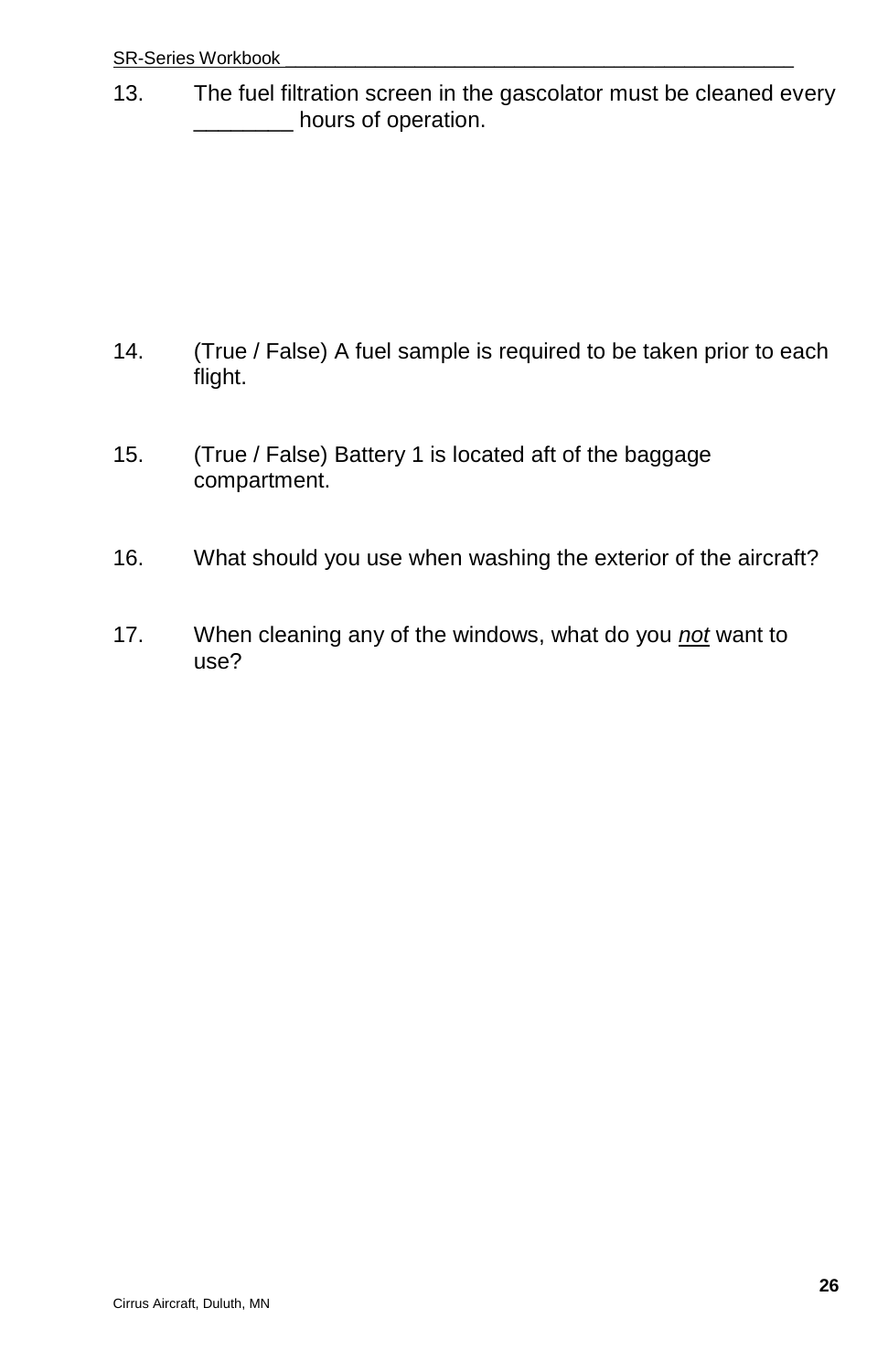## **9. Supplements**

This section will cover Section 9 (Supplements) from your Pilots Operating Handbook, unless otherwise noted.

*Note: Specific avionics usage will be discussed in other training material and during training with your Cirrus Instructor.*

*Note: We recommend that you download the specific information manual*  for each piece of equipment because of the diversity and complexity of *the various avionics utilized in Cirrus aircraft. Some will be included in your training kit and all will be included with your airplane.*

### *9.1 Internet Hyperlinks*

Pilots Operating Handbooks and supplements can be downloaded from the following websites:

- **Cirrus Training Portal** (Follow links to the training portal) o *http://training.cirrusaircraft.com*
- **Cirrus Aircraft**
	- o *http://www.cirrusaircraft.com*
- **Avidyne Avionics** o *http://www.avidyne.com*
- **Garmin Avionics** o *http://www.garmin.com*
- **L-3 Avionics Systems** o *http://www.as.l-3com.com*
- **S-Tec / Meggit** o *http://www.s-tec.com*
- **Turbonormalizing System** o *http://www.taturbo.com*
- **Oxygen System** o *http://preciseflight.com*

*Note: Only answer the questions for the systems that are in your aircraft.*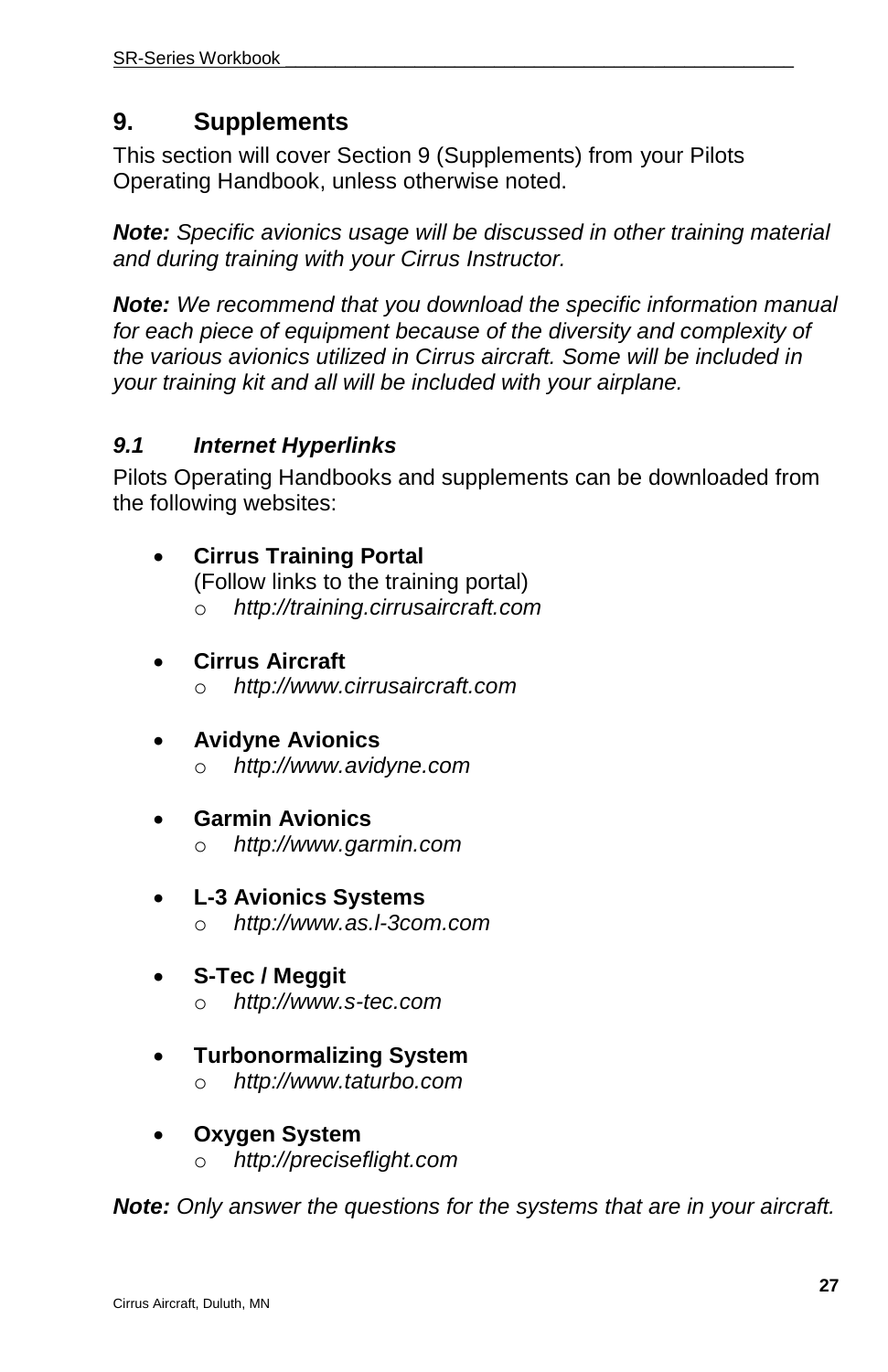## *9.2 Turbo System SR22 TN and SR22T*

Before conducting training you will need to be familiar with the following:

- Limitations of the system
- Basic operating principles of turbo-normalizing and turbocharged systems

*Note: The answers to these questions can be found in your supplement and the appropriate turbo presentation found in the Cirrus Training Portal. For SR22T aircraft refer to section 7 of your POH*

- 1. What is the purpose of the intercooler/aftercooler?
- 2. What could cause an over-boost situation?
- 3. What is the maximum Turbo Inlet Temperature (TIT)?
- 4. What is the maximum certification altitude?
- 5. (True / False) A closed wastegate sends more exhaust through the turbo.
- 6. (True / False) An open wastegate allows exhaust to bypass the turbo and be dumped overboard.
- 7. Does the turbo have a critical altitude?
- 8. While the engine is idling on the ground, is the wastegate open or closed? Why?
- 9. (True / False) The mixture should be leaned for take off at higher density altitudes to compensate for the decreased pressure.
- 10. As the aircraft climbs to 25,000' from SL, what happens to the wastegate? Will the wastegate be fully closed at 25,000' MSL?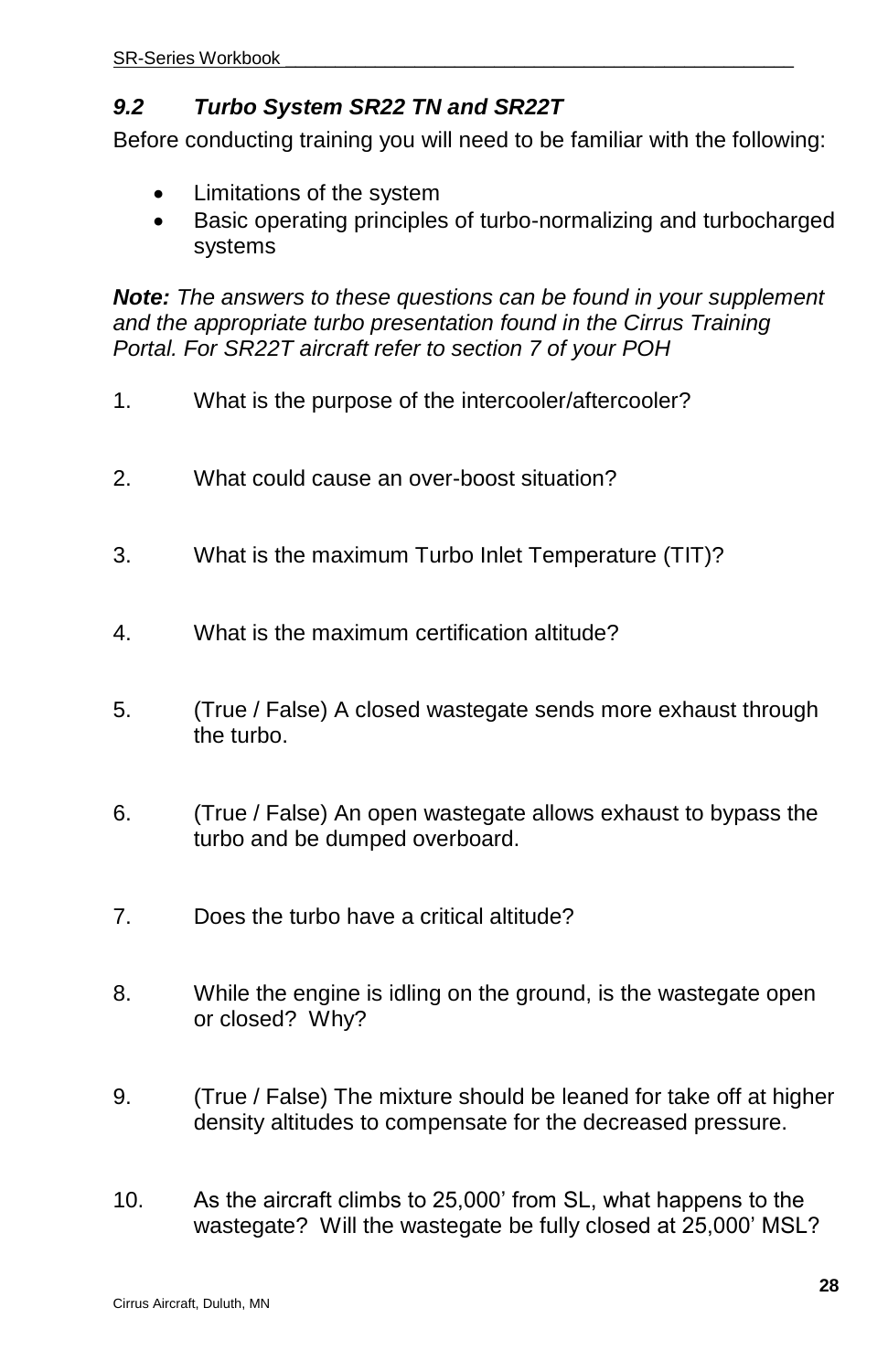- 11. For increased engine life, CHT's should be kept below <sup>o</sup>F
- 12. Avoid continuous operations with the fuel flow set between GPH and \_\_\_\_\_\_ GPH with MP above \_\_\_\_\_ in. Hg. (TN aircraft only)
- 13. After completing the cruise checklist, the boost pump should remain on for \_\_\_\_\_ min. Why? (SR22TN)
- 14. (True / False) Leaning the mixture will cause the CHT's to rise when operating lean of peak.
- 15. While climbing at 120 KIAS during a lean of peak climb, the CHT's exceed 380° F (SR22TN) or 420° F (SR22T). What is the appropriate response?
- 16. What if the CHT's cool below 380° F (SR22TN) or 420° F (SR22T) but the climb performance is not acceptable? What is the appropriate action?
- 17. After setting cruise power at 85% (2500 RPM / Max MP (SR22TN) 30.5" (SR22T) / Fuel Flow cyan target) and the CHT's remain at 395° F (SR22TN) 425° F (SR22T). What is the correct action?
- 18. What is the appropriate course of action in the event of an unexplained loss of manifold pressure?
- 19. Shortly after leveling off at 22,000' you set cruise power, lean the mixture, and turn your boost pump off. Your engine fails.
	- What do you do?
	- Why did the engine fail?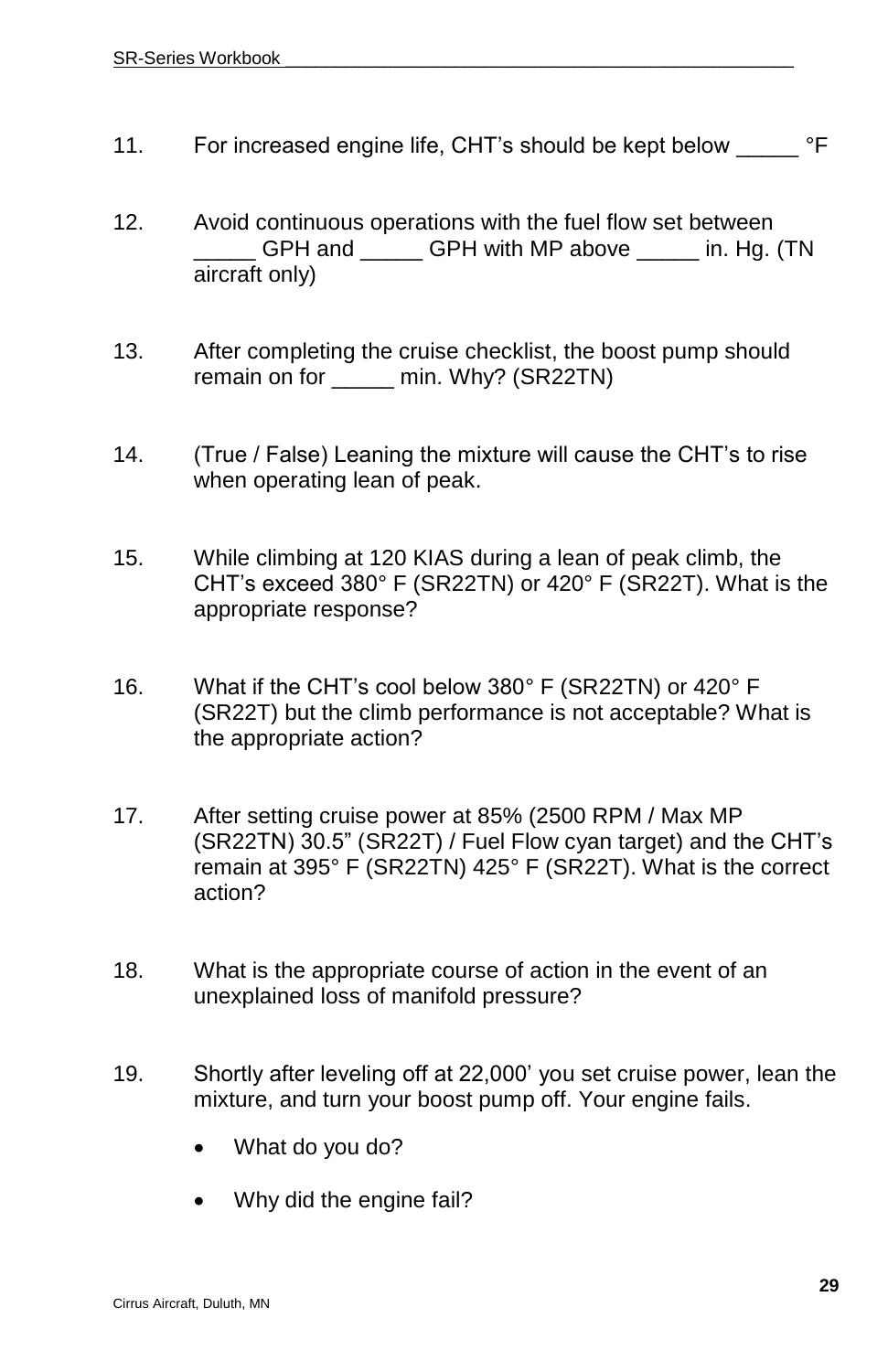#### *9.3 Precise Flight Fixed Oxygen System http://www.preciseflight.com*

Before conducting your training you will need to know how to accomplish the following basic functions.

Calculate oxygen duration using the table in the supplement.

*Note: It is recommended that you utilize a Pulse Oximeter for high altitude operations to ensure the proper blood oxygen saturation and to prevent hypoxia.* 

- 1. The *O<sup>2</sup> required* light will come on if the system is not selected on by what altitude?
- 2. What does a steady fault light indicate?
- 3. What does a flashing fault light indicate?
- 4. (True / False) The system will continue to operate normally when a steady fault light is observed.
- 5. The oxygen quantity display indicator will flash red when bottle pressure falls below what psi?
- 6. (True / False) If you have an ALT 1 Failure, you will need to conserve battery power for continued operation of the oxygen system.
- 7. Cannulas are certified for flight up to what altitude?
- 8. What is the recommended blood saturation level to be at or above in flight?
- 9. How many hours of oxygen use can you expect cruising at 17,000 ft with 3 people on board and a full oxygen tank?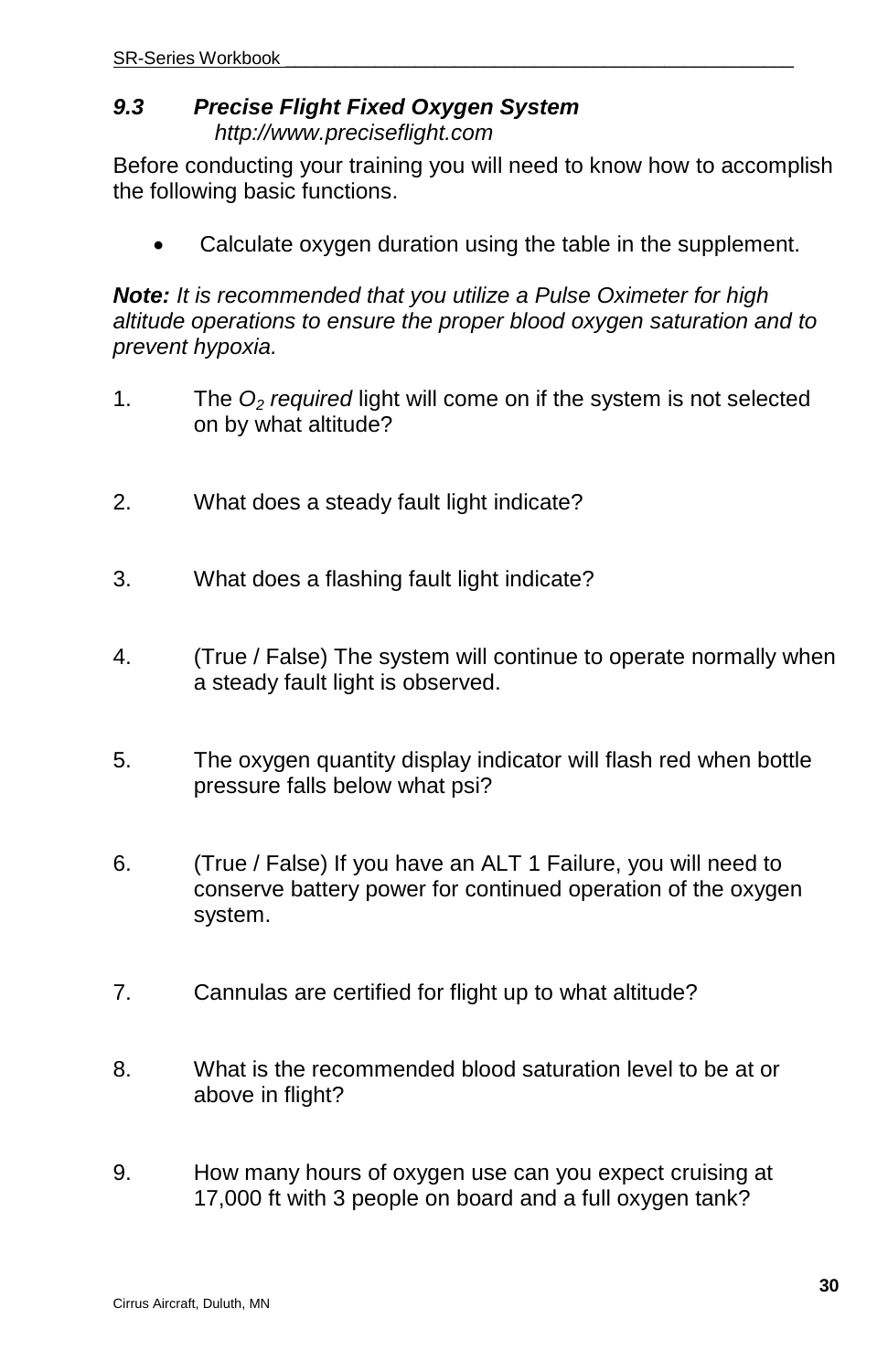#### *9.4 Ice Protection System*

Before conducting training you will need to be familiar with the following:

- Limitations of the system
- Knowledge of effects of airframe icing
- Pilots operating Flight Into known Icing (FIKI) approved airplanes are required to complete the online training course found in the Cirrus Training Portal (training.cirrusaircraft.com)
- 1. Is flight into known icing approved for your aircraft?
- 2. What is the total deicing fluid capacity for your airplane?
- 3. The Pitot Heat should be limited to seconds on the ground? (FIKI)
- 4. What is the minimum dispatch fluid quantity? (FIKI) How much endurance (time) do you have at the three different modes? (when at the minimum dispatch level)
- 5. Describe how and when to use the different modes of the ice protection system. What are the endurance times for the different TKS modes available for your aircraft? Assuming full TKS on departure
- 6. During an approach to landing with ice conditions present, what changes would you make to your landing procedures?
- 7. What should be your airspeed during an icing encounter? Max Speed? Minimum Speed? *Hint: During certain flight conditions, such as at higher operating altitudes and/or higher airspeeds, the stagnation point on the leading edge of the wing (the point where the airflow splits) will move up and aft enough to hinder the deicing fluid from flowing adequately along the top surface of the wing.*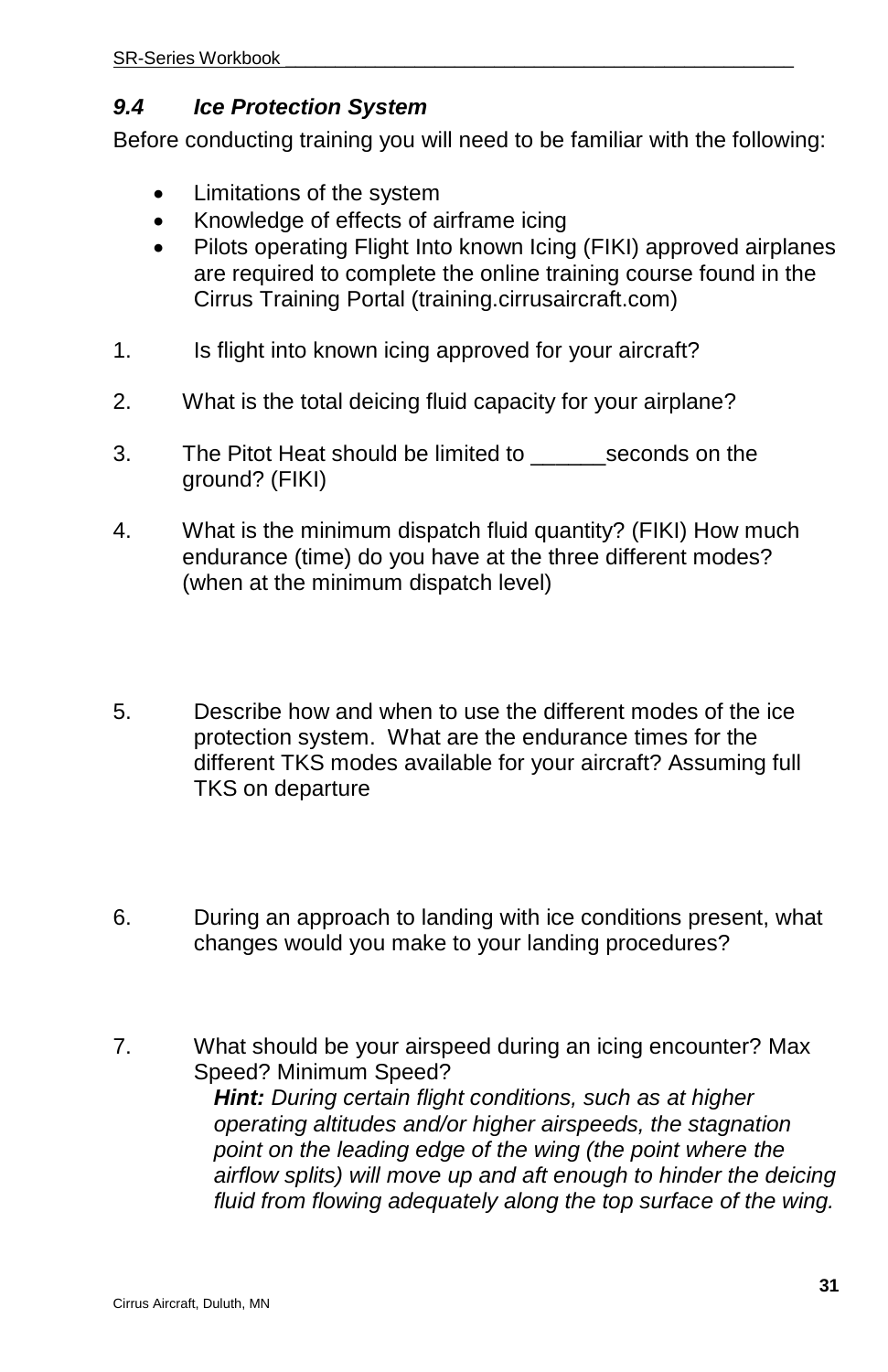8. How often should the system be run to prevent the porous panel membranes from drying out?

> *Hint: Pre-flight procedures for the ice protection system are not listed on the standard paper or MFD checklists, but are in the supplements section of the POH. Additional attention should be given to operation and pre-flight of the system ensuring it is primed, especially when flying into instrument conditions or precipitation.*

- *9.* During preflight weather analysis, what weather product(s) will help a pilot to determine icing potential along your route of flight?
- *10.* If icing conditions are encountered in cruise, what actions should the pilots take?

- 11. What is the definition of "known icing"? *Note: This answer is not in the POH. This is an important issue; Cirrus recommends that you do further reading about icing at the following websites:*
	- **AOPA: Safety Advisors**
		- o *http://www.aopa.org/asf/publications/advisors.html*
	- **NASA GRC Icing Branch**
		- o *http://aircrafticing.grc.nasa.gov*
	- **AVweb: Aviation Magazine and News Service**
		- o *<http://www.avweb.com/news/airman/181877-1.html>*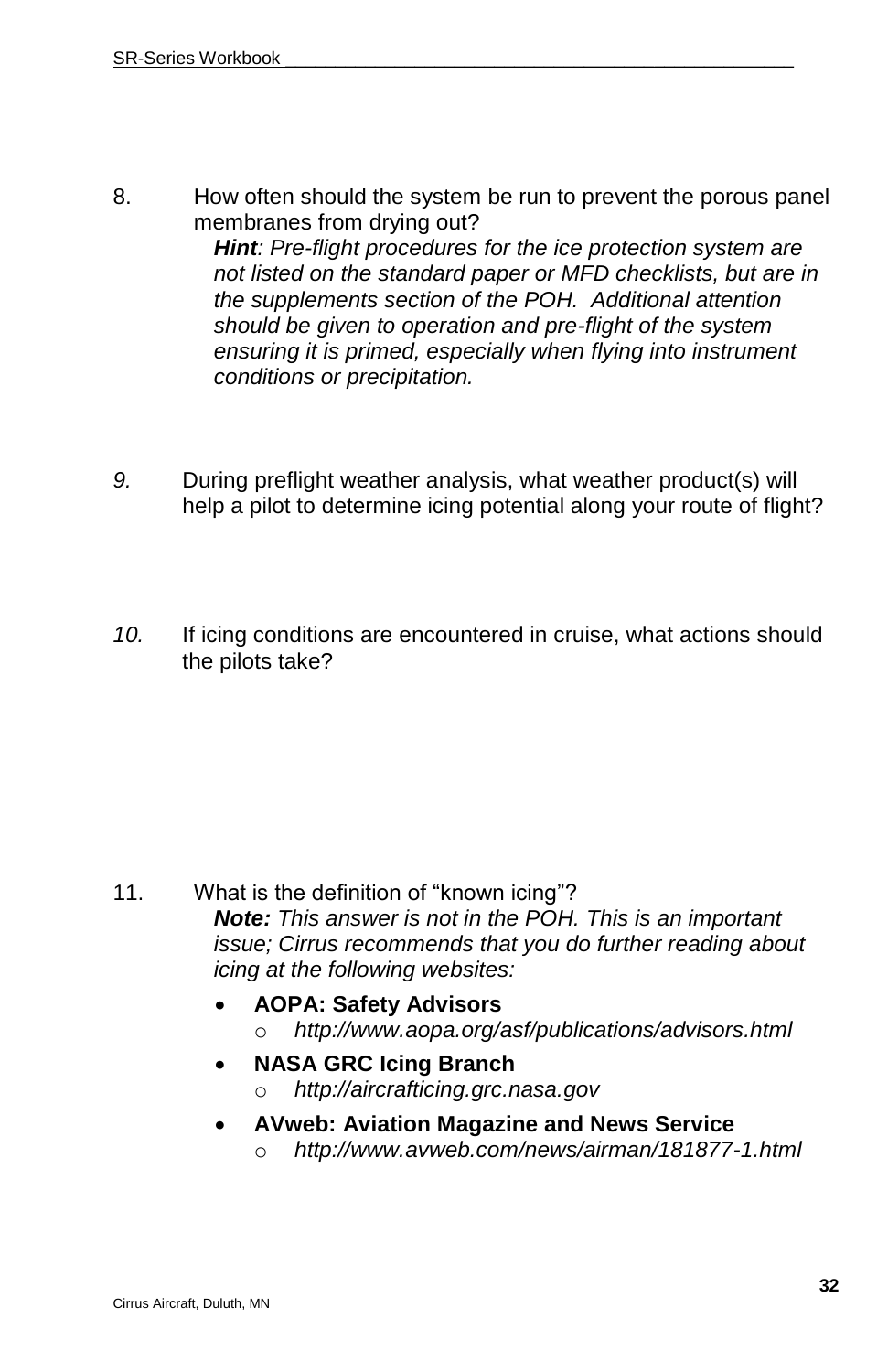## **10. Safety Information**

This section will cover Section 10 (Safety Information) from your Pilots Operating Handbook. Answers to all questions will be found in the appropriate section of the POH, unless otherwise noted.

Regarding the Cirrus Airframe Parachute System (CAPS):

- 1. What is the significance of the  $V_{PD}$  (max parachute deployment speed) and what is the numerical value?
- 2. What factors do you need to take into account if the parachute is to be deployed?
- 3. List scenarios when activation of the CAPS might be appropriate?

*Tip: There is no minimum deployment altitude. This is because the actual altitude loss during a particular deployment depends upon the airplane's speed, altitude and attitude at deployment as well as other environmental factors. As a guideline, the demonstrated altitude loss from entry into a one-turn spin until under a stabilized parachute is 920 ft. Altitude loss from level flight deployments has been demonstrated at less than 400 ft. The recommended cut-off decision altitude is 2,000' AGL.*